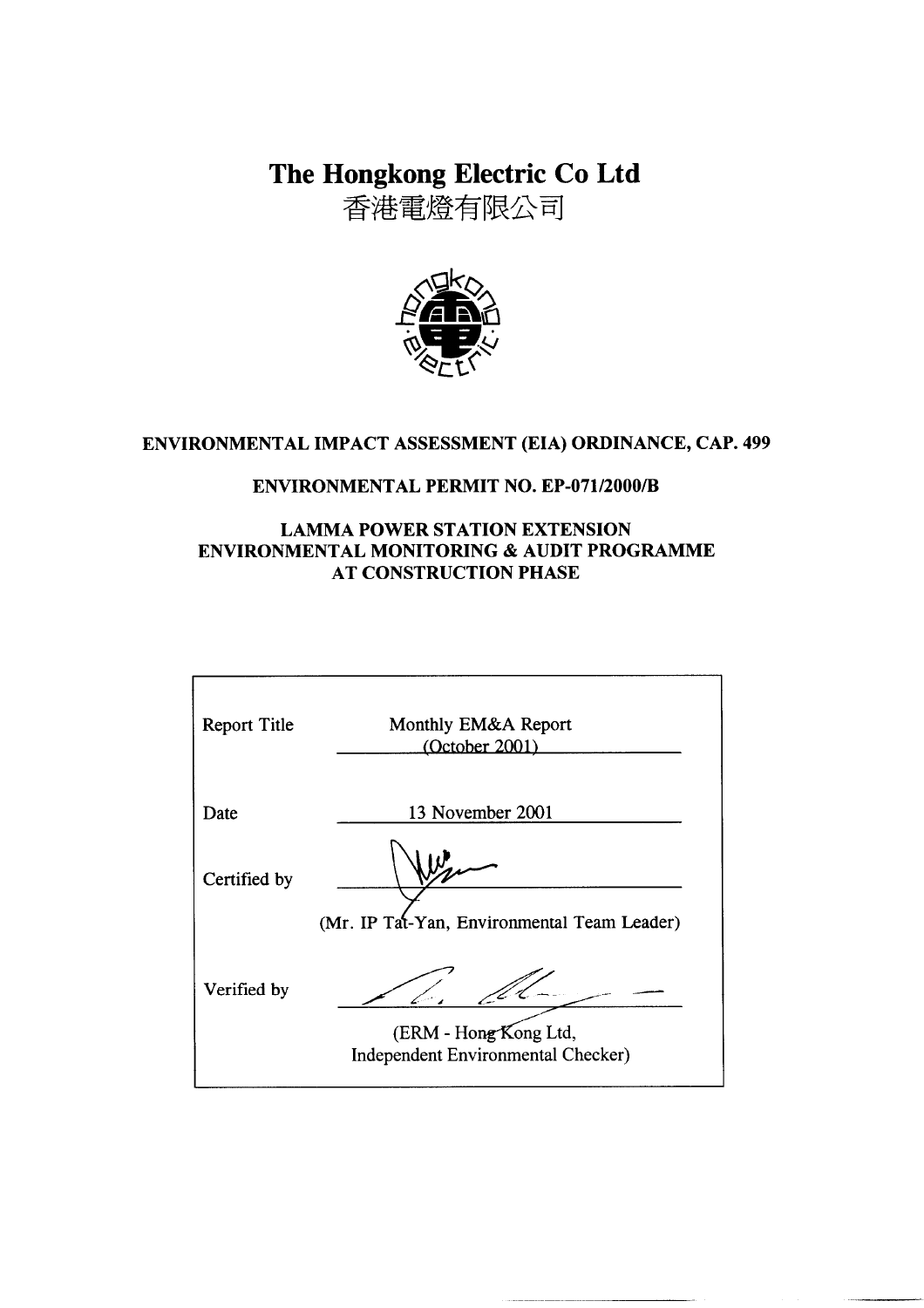# **TABLE OF CONTENT**

# **EXECUTIVE SUMMARY**

| 1.                                            |                                                                                                                                                                                                                                                                                                                                                                                           | . 1                                                         |
|-----------------------------------------------|-------------------------------------------------------------------------------------------------------------------------------------------------------------------------------------------------------------------------------------------------------------------------------------------------------------------------------------------------------------------------------------------|-------------------------------------------------------------|
| 1.1<br>1.2<br>1.3                             | Background<br>Project Organisation<br>Construction Works undertaken during the Reporting Month                                                                                                                                                                                                                                                                                            | $\mathbf{1}$<br>$\mathbf{1}$<br>$\frac{2}{3}$               |
| 1.4                                           | Summary of EM&A Requirements                                                                                                                                                                                                                                                                                                                                                              |                                                             |
| 2.                                            |                                                                                                                                                                                                                                                                                                                                                                                           | $\overline{7}$                                              |
| 2.1<br>2.2<br>2.3<br>2.4<br>2.5<br>2.6        | <b>Monitoring Requirements</b><br><b>Monitoring Locations</b><br>Monitoring Equipment<br>Monitoring Parameters, Frequency and Duration<br>Monitoring Procedures and Calibration Details<br><b>Results and Observations</b>                                                                                                                                                                | 7<br>$\boldsymbol{7}$<br>$\sqrt{ }$<br>$\,$ $\,$<br>9<br>10 |
| 3.                                            |                                                                                                                                                                                                                                                                                                                                                                                           | 12                                                          |
| 3.1<br>3.2<br>3.3<br>3.4<br>3.5<br>3.6        | <b>Monitoring Requirements</b><br>Monitoring Locations<br>Monitoring Equipment<br>Monitoring Parameters, Frequency and Duration<br>Monitoring Procedures and Calibration Details<br><b>Results and Observations</b>                                                                                                                                                                       | 12<br>12<br>12<br>13<br>13<br>14                            |
| 4.                                            |                                                                                                                                                                                                                                                                                                                                                                                           | .16                                                         |
| 4.1<br>4.2<br>4.3<br>4.4<br>4.5<br>4.6        | <b>Monitoring Requirements</b><br><b>Monitoring Locations</b><br>Monitoring Equipment<br>Monitoring Parameters, Frequency and Duration<br>Monitoring Procedures and Calibration Details<br><b>Results and Observations</b>                                                                                                                                                                | 16<br>17<br>17<br>18<br>18<br>22                            |
| 5.                                            |                                                                                                                                                                                                                                                                                                                                                                                           | 29                                                          |
| 5.1<br>5.2<br>5.3<br>5.4<br>5.5<br>5.6<br>5.7 | Review of Environmental Monitoring Procedures<br><b>Assessment of Environmental Monitoring Results</b><br>Site Environmental Audit<br>Status of Environmental Licensing and Permitting<br><b>Implementation Status of Environmental Mitigation Measures</b><br>Implementation Status of Action/Limit Plans<br><b>Implementation Status of Environmental Complaint Handling Procedures</b> | 29<br>29<br>31<br>31<br>32<br>32<br>32                      |
| 6.                                            |                                                                                                                                                                                                                                                                                                                                                                                           | 33                                                          |
| 6.1<br>6.2<br>6.3<br>6.4                      | <b>Status of Natural Gas supply</b><br>Key Issues for the Coming Month<br>Monitoring Schedules for the Next 3 Months<br>Construction Program for the Next 3 Months                                                                                                                                                                                                                        | 33<br>33<br>33<br>33                                        |
| 7.                                            |                                                                                                                                                                                                                                                                                                                                                                                           | .34                                                         |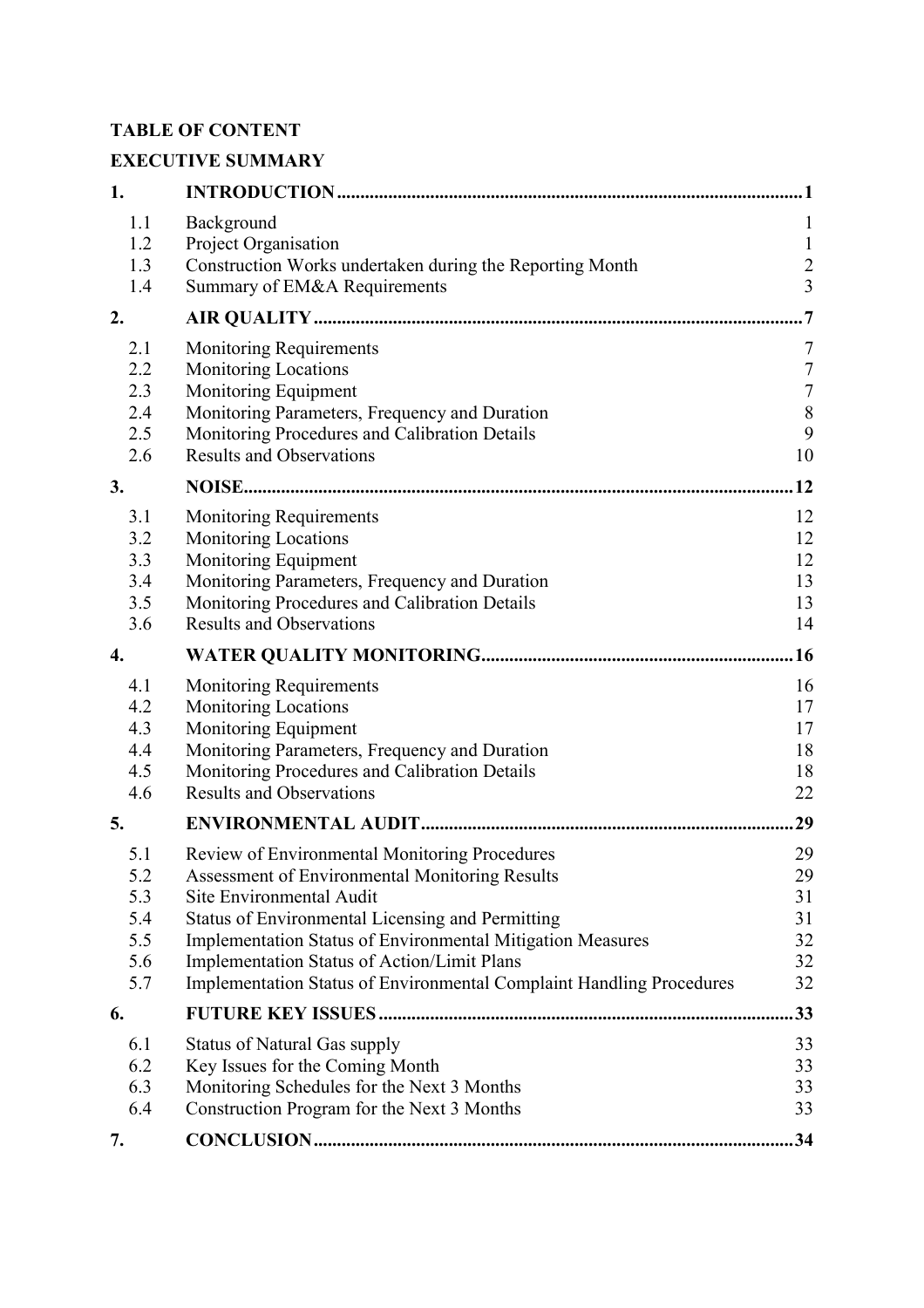#### **LIST OF TABLES**

- Table 1.1 Construction Activities and Their Corresponding Environmental Mitigation Measures
- Table 2.1 Air Quality Monitoring Locations
- Table 2.2 Air Quality Monitoring Equipment
- Table 2.3 Air Quality Monitoring Parameter, Duration and Frequency
- Table 3.1 Noise Monitoring Locations
- Table 3.2 Noise Monitoring Equipment
- Table 3.3 Noise Monitoring Duration and Parameter
- Table 4.1 Water Quality Monitoring Locations
- Table 4.2 Water Quality Monitoring Equipment
- Table 4.3 Water Quality Monitoring Parameters and Frequency
- Table 4.4 Laboratory Analysis Methodologies of Marine Water Samples
- Table 5.1 Summary of AL Level Exceedances on Monitoring Parameters
- Table 5.2 Estimated Amounts of Waste Generated in October 2001
- Table 5.3 Summary of Environmental Licensing and Permit Status
- Table 5.4 Environmental Complaints / Enquiries Received in October 2001
- Table 5.5 Outstanding Environmental Complaints / Enquiries Received Before

### **LIST OF FIGURES**

- Figure 1.1 Layout of Work Site
- Figure 1.2 Location of Dumping Area (from  $10^{th}$  September 2001)
- Figure 1.3 Location of Dumping Area (from  $29<sup>th</sup>$  October 2001)
- Figure 2.1 Location of Air Quality Monitoring Stations
- Figure 3.1 Location of Noise Monitoring Stations
- Figure 4.1 Location of Water Quality Monitoring Stations

### **APPENDICES**

- Appendix A Organization Chart
- Appendix B Amount of Dredged and Dumped Marine Sediment
- Appendix C Action and Limit Levels for Air Quality, Noise, Water quality Monitoring
- Appendix D Environmental Monitoring Schedule
- Appendix E Air Quality Monitoring Results for October 2001
- Appendix F Noise Monitoring Results for October 2001
- Appendix G Water Quality Monitoring Results for October 2001
- Appendix H The QA/QC Procedures and Results
- Appendix I Event/Action Plans
- Appendix J Site Audit Summary
- Appendix K Summary of EMIS
- Appendix L Tentative Construction Programme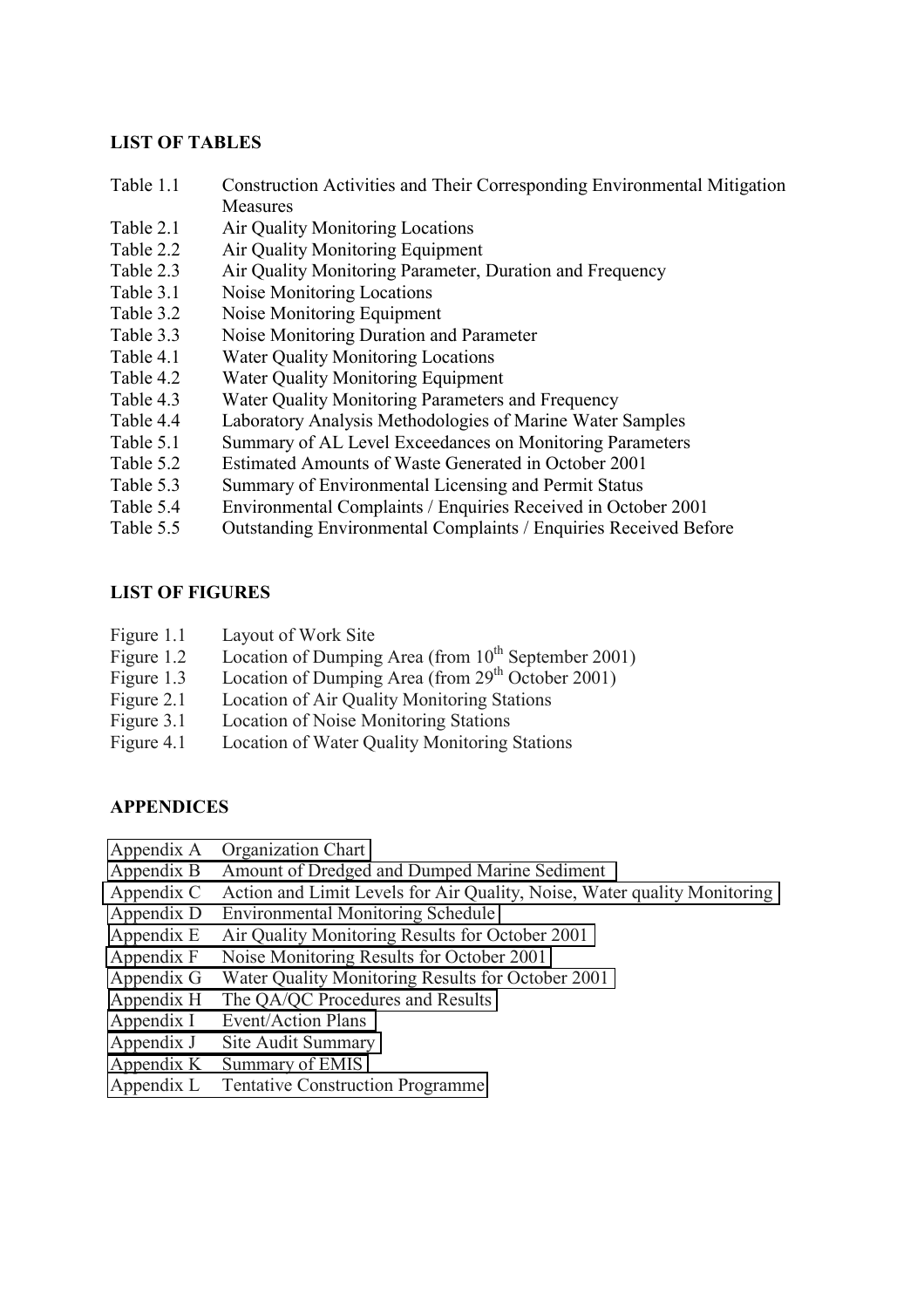### **EXECUTIVE SUMMARY**

This is the seventh monthly Environmental Monitoring and Audit (EM&A) report for the Project "Construction of Lamma Power Station Extension" prepared by the Environmental Team (ET). This report presents the results of impact monitoring on air quality, noise and marine water quality for the said project in October 2001.

Air, noise and water quality monitoring were performed. The results were checked against the established Action/Limit (AL) levels. An on-site audit was conducted once per week. The implementation status of the environmental mitigation measures, Event/Action Plan and environmental complaint handling procedures were also checked.

#### **Construction Activities Undertaken**

Construction activities undertaken during the reporting month were dredging and dumping of dredged mud. 302,226m<sup>3</sup> of marine mud was dredged from site and dumped at the allocated dumping area in Cheung Chau during the month. No filling activities were undertaken in the reporting month.

#### **Environmental Monitoring Works**

All monitoring work at designated stations was performed as scheduled in the reporting period.

#### *Air Quality*

No exceedance of Action and Limit levels for air quality was recorded in the month.

#### *Noise*

Construction work was carried out during the restricted hours including evening-time, holidays and night-time under valid Construction Noise Permits. No exceedance of Action and Limit levels for noise was recorded in the month.

#### *Water Quality*

A significant number of exceedances in three monitoring parameters (viz. DO, TIN and NH3- N) were recorded in the reporting months from April to September 2001. For these exceedances, comprehensive investigations had been carried out. It was found that similar measurement results were also obtained at the control stations during the monitoring period, suggesting that the background DO levels were also low and TIN  $\&$  NH<sub>3</sub>-N levels high. Furthermore, when compared with EPD's published monitoring data at the monitoring locations adjacent to Lamma Island, all the measurement results that had exceeded Action/Limit Levels actually lie within the range of EPD's data. This showed that the Action/Limit level as established by the baseline monitoring work which was carried out during cooler season, was not appropriate for the current water body condition.

Hence, all of these exceedances were considered not related to site activities and have been explained to the satisfaction of EPD. No further action was required. HEC has submitted a report to EPD proposing new checking criteria for water quality for EPD's consideration on 11<sup>th</sup> September 2001. The following proposals accepted by EPD have been implemented since  $1^{\text{st}}$  October 2001.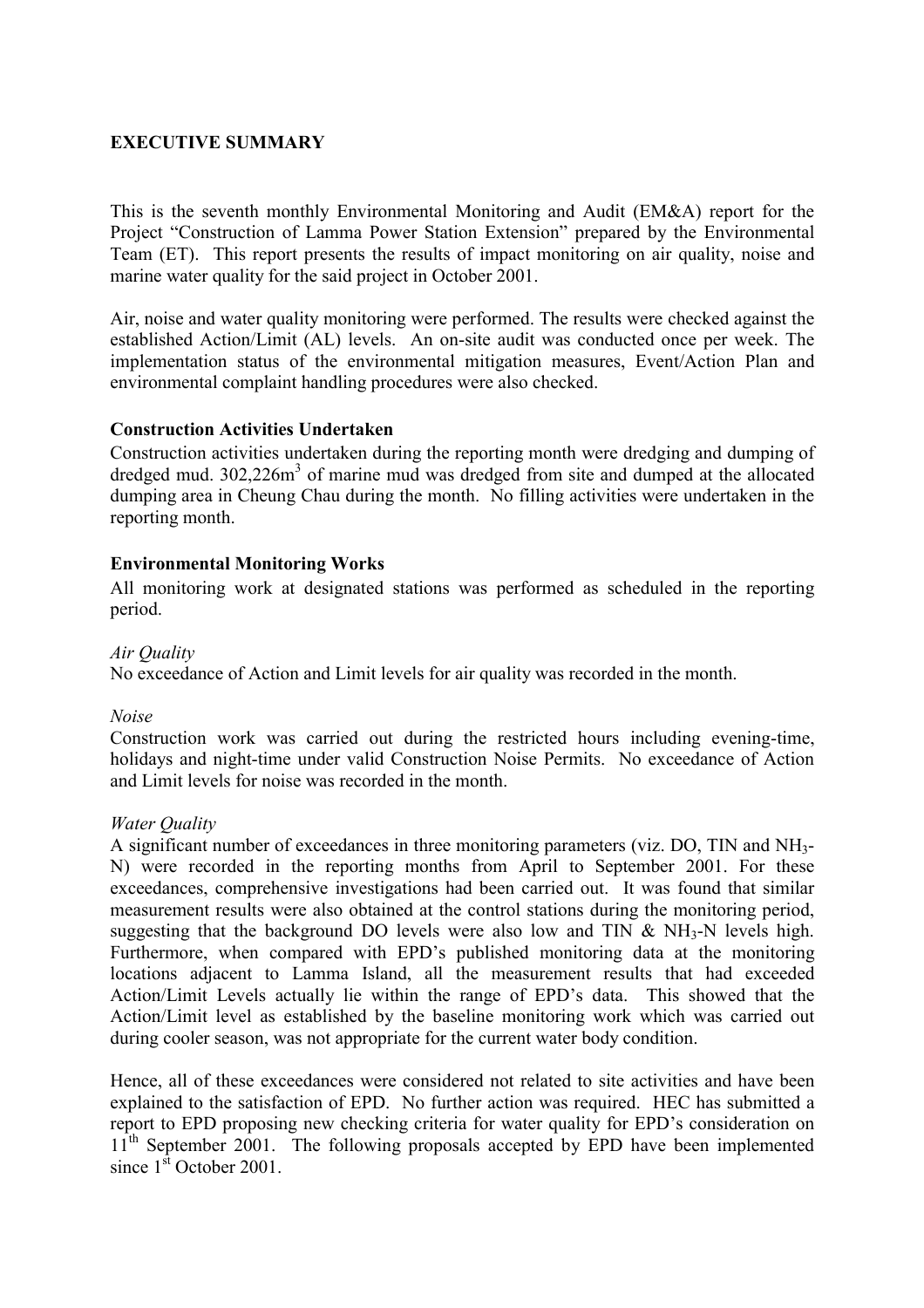- No change to the existing monitoring frequency and monitoring locations;
- No action/limit level is applicable to TIN and  $NH_3-N$ . However, both  $NH_3-N$  and TIN will be monitored throughout the dredging phase and for at least one month upon completion of dredging. The monitored results will then be compared with the EPD's routine monitoring data in the vicinity during the last 5 years to demonstrate that the two parameters are indeed of no concern in the area and particularly at the ecological sensitive receivers. In case the monitoring results show that the reclamation works is a significant source of TIN and NH3-N and worse than the EIA predications, the impacts should be addressed. Suitable remedial actions should be devised and the monitoring protocol should be reviewed accordingly;
- Two new sets of DO Action/Limit levels for dry and wet seasons are derived based on EPD's monitoring data collected from 1996 to 2000 and the WQO for DO.

There were one case (1) of Action Level exceedance and nine (9) cases of Limit Level exceedance for water quality in the reporting month. 8 out of 10 cases of action/limit level exceedance were contributed by SS while 2 cases by Turbidity. For these exceedances, comprehensive investigations have been carried out. It was found that no noticeable sediment plume migration from the direction of the site to the sampling location was observed. Hence, all of these exceedances were considered not related to site activities and have been explained to the satisfaction of EPD. No further action was required.

### **Site Environmental Audit**

EPD officials inspected the construction site on  $17<sup>th</sup>$  October 2001. They were generally satisfied with the site conditions.

Site audits were carried out on a weekly basis to monitor environmental issues on the construction site. The site conditions were generally satisfactory. All required mitigation measures were implemented.

| <b>Description</b>        | Permit No.    | <b>Valid Period</b> |          | <b>Issued To</b> | Date of                |
|---------------------------|---------------|---------------------|----------|------------------|------------------------|
|                           |               | From                | To       |                  | <i><b>Issuance</b></i> |
| Varied Environmental      | EP-071/2000/B | 13/07/01            |          | <b>HEC</b>       | 13/07/01               |
| Permit                    |               |                     |          |                  |                        |
| <b>Construction Noise</b> | GW-UW0256-01  | 29/06/01            | 07/12/01 | Contractor       | 29/0601                |
| Permit                    |               |                     |          |                  |                        |
| Dumping Permit            | EP/MD/01-174  | 07/04/01            | 06/10/01 | Contractor       | 27/03/01               |
|                           | EP/MD/02-073  | 07/10/01            | 06/04/02 |                  | 05/10/01               |

### **Environmental Licensing and Permitting**

### **Implementation Status of Environmental Mitigation Measures**

Environmental mitigation measures for the dredging activities as recommended in the EM&A manual were implemented in the reporting month.

### **Environmental Complaints**

No complaint against the construction activities was received in the reporting month.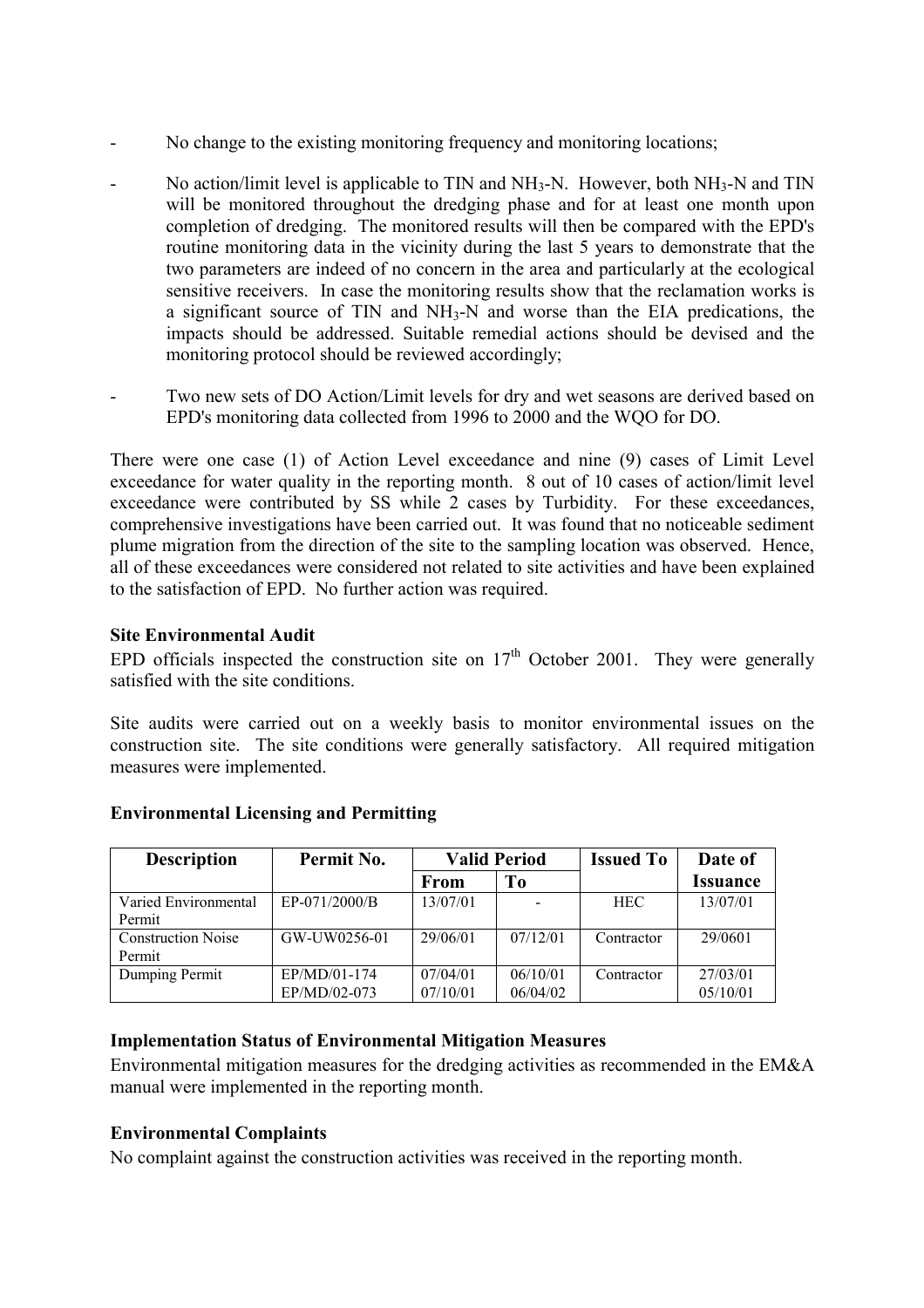### **Future Key Issues**

The future key issues to be considered in the coming month are as follows:

- to prepare the CNP application for bored piling works;
- to continue with the preventive measures for noise mitigation and keep monitoring the performance;
- to review the monitoring results and to take action, if necessary, to ensure acceptable sea water quality;
- to provide routine inspection and necessary maintenance for the silt curtains.

### **Concluding Remarks**

The environmental performance of the project was generally satisfactory.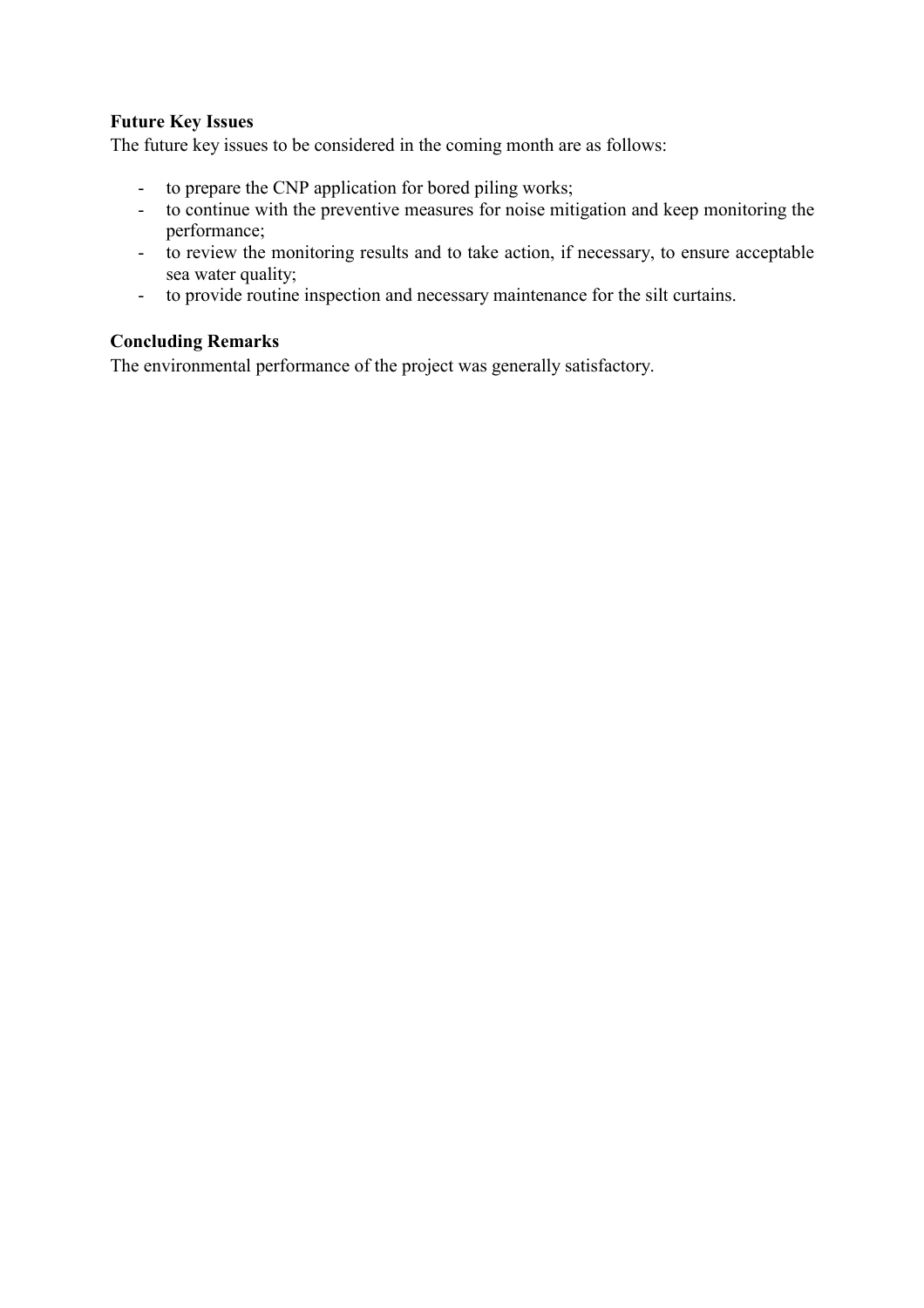## **1. INTRODUCTION**

### **1.1 Background**

The Environmental Team (hereinafter called the "ET") was formed within the Hongkong Electric Co. Ltd (HEC) to undertake Environmental Monitoring and Audit for "Construction of Lamma Power Station Extension" (hereinafter called the "Project"). Under the requirements of Section 6 of Environmental Permit EP-071/2000/B, an EM&A programme for impact environmental monitoring set out in the EM&A Manual (Construction Phase) is required to be implemented. In accordance with the EM&A Manual, environmental monitoring of air quality, noise and water quality and regular environmental audits are required for the Project.

The Project involves the construction of a gas-fired power station employing combined cycled gas turbine technology, forming an extension to the existing Lamma Power Station. The key elements of the Project including the construction activities associated with the transmission system and submarine gas pipeline are outlined as follows.

- dredging and reclamation to form approximately 22 hectares of usable area;
- construction of six 300MW class gas-fired combined cycle units;
- construction of a gas receiving station;
- construction of a new transmission system linking the Lamma Extension to load centres on Hong Kong Island;
- laying of a gas pipeline for the supply of natural gas to the new power station

This report summarizes the environmental monitoring and audit work for the Project for the month of October 2001

### **1.2 Project Organisation**

An Environmental Management Committee (EMC) has been set up in HEC to oversee the Project. The management structure includes the following:

- Environmental Protection Department (The Authority);
- Environmental Manager (The Chairman of the Environmental Management Committee);
- Engineer;
- Independent Environmental Checker (IEC);
- Environmental Team (ET);
- Contractor.

The project organisation chart for the construction EM&A programme is shown in Appendix A.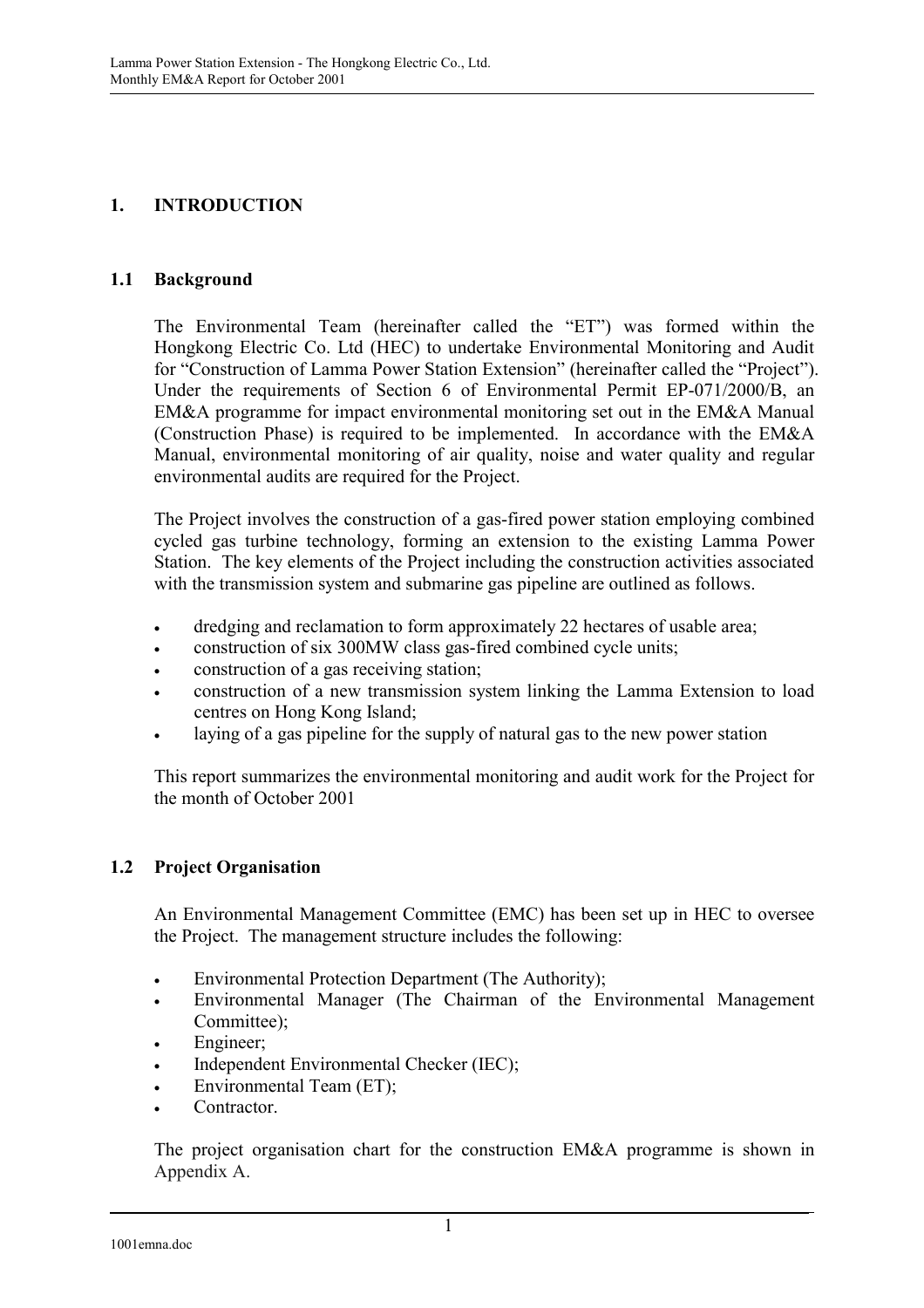### **1.3 Construction Works undertaken during the Reporting Month**

Construction activities undertaken during the reporting month were dredging and dumping of dredged mud. A Layout Plan showing the dredging locations for the Project is shown in Figure 1.1. The total volume of dredged material from  $1<sup>st</sup>$  to  $31<sup>st</sup>$ October 2001 was  $302,226m^3$ . No filling activities were undertaken in the month. Uncontaminated materials were dumped at the assigned location within the South Cheung Chau Spoil Disposal Area and the total dumped volume in October 2001 was 302,226m<sup>3</sup> . The contractor was informed by EPD (via a letter ref: (121) in EP  $60/G1/12-51$  XI dated  $18<sup>th</sup>$  October 2001) of the relocation of the Spoil Disposal Area with effect from  $29<sup>th</sup>$  October 2001. Figure 1.2 and Figure 1.3 show dumping location for this project in October 2001. Daily records of dredged / dumped volume are presented in Appendix B.

The main construction activities carried out during the reporting month and the corresponding environmental mitigation measures are summarized in Table 1.1. The implementation of major mitigation measures in the month is provided in Appendix K.

| <b>Item</b>  | Construction<br><b>Activities</b> | <b>Environmental Mitigation Measures</b>                                                                                                                                                                                                                                                                                                                                                          |
|--------------|-----------------------------------|---------------------------------------------------------------------------------------------------------------------------------------------------------------------------------------------------------------------------------------------------------------------------------------------------------------------------------------------------------------------------------------------------|
| $\mathbf{1}$ | Dredging                          | <b>Water Quality</b><br>The number of grab dredgers operating in the site<br>and the total dredging rate are limited;<br>Silt curtain are installed on the eastern, southern and<br>north western sides of the site;<br>Fully-enclosed watertight grabs are used and the<br>descent speed are controlled;<br>All barges for transport of dredged materials are<br>fitted with tight bottom seals. |
|              |                                   | <b>Noise</b><br>General noise mitigation measures are employed at<br>all work sites throughout the construction phase.<br><b>Waste Management</b><br>Waste Management Plan is submitted and<br>implemented.                                                                                                                                                                                       |
|              |                                   | <b>Dredging Waste</b><br>All vessels for marine transportation of dredged<br>sediment are fitted with tight fitting seals to their<br>bottom openings to prevent leakage;                                                                                                                                                                                                                         |

Table 1.1 Construction Activities and Their Corresponding Environmental Mitigation Measures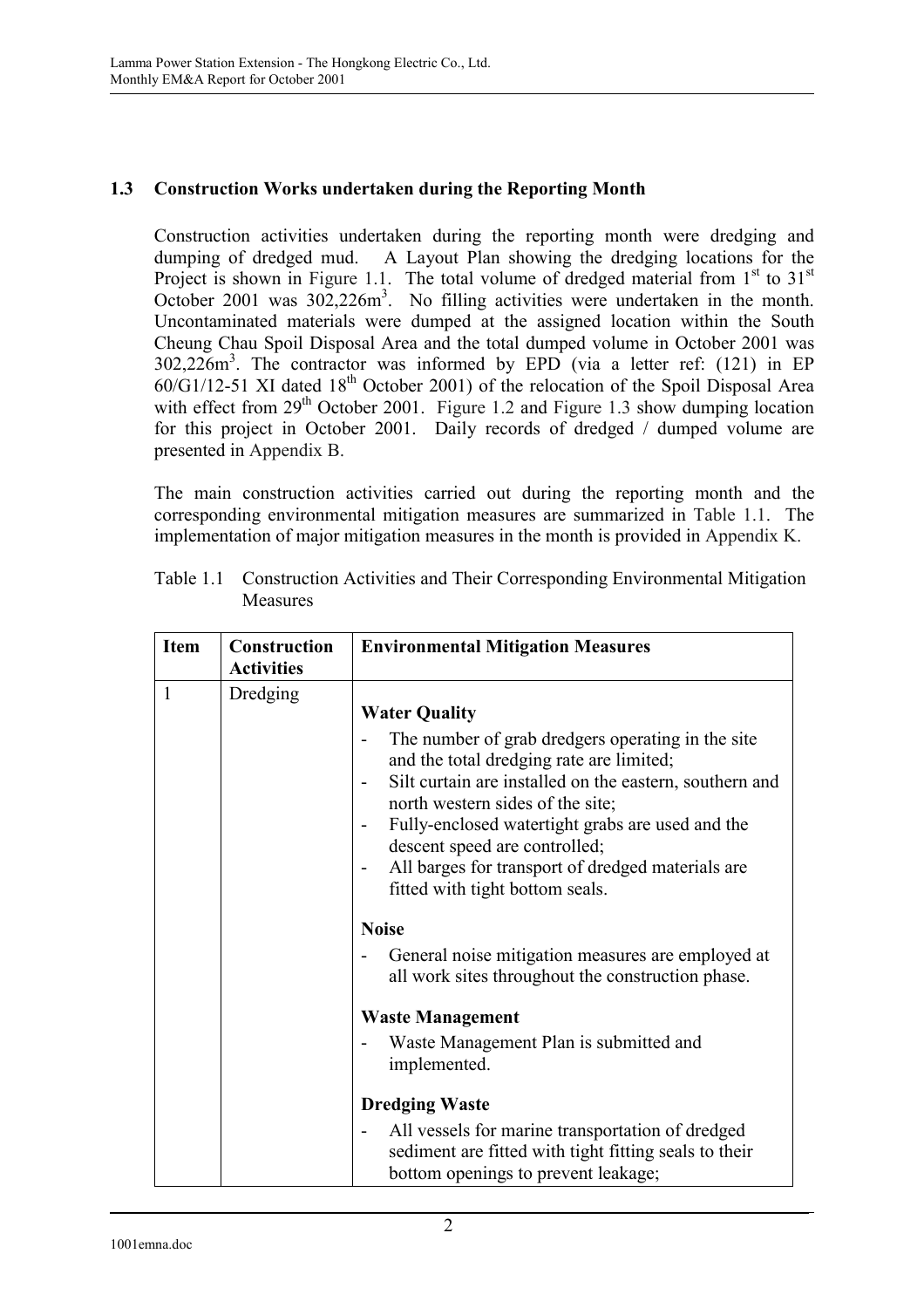|  | Dredged waste are disposed of at Licensed site –<br>South Cheung Chau;<br>Records of the quantities of waste generated and<br>disposed off-site are taken.        |
|--|-------------------------------------------------------------------------------------------------------------------------------------------------------------------|
|  | <b>Marine Ecology</b><br>All construction related vessels approach the site<br>from the designated route/channel to avoid<br>disturbance to the finless porpoise. |

### **1.4 Summary of EM&A Requirements**

The EM&A program requires environmental monitoring for air, noise and water quality. Regular environmental site audits for air quality, noise, water quality and waste management were carried out. The detailed EM&A monitoring work for air quality, noise and water quality are described in Sections 2, 3 and 4 respectively.

The following environmental audits are summarized in Section 5 of this report:

- Environmental monitoring results;
- Waste Management Records;
- Weekly site audit results;
- The status of environmental licensing and permits for the Project;
- The implementation status of environmental protection and pollution control/ mitigation measures.

Future key issues will be reported in Section 6 of this report.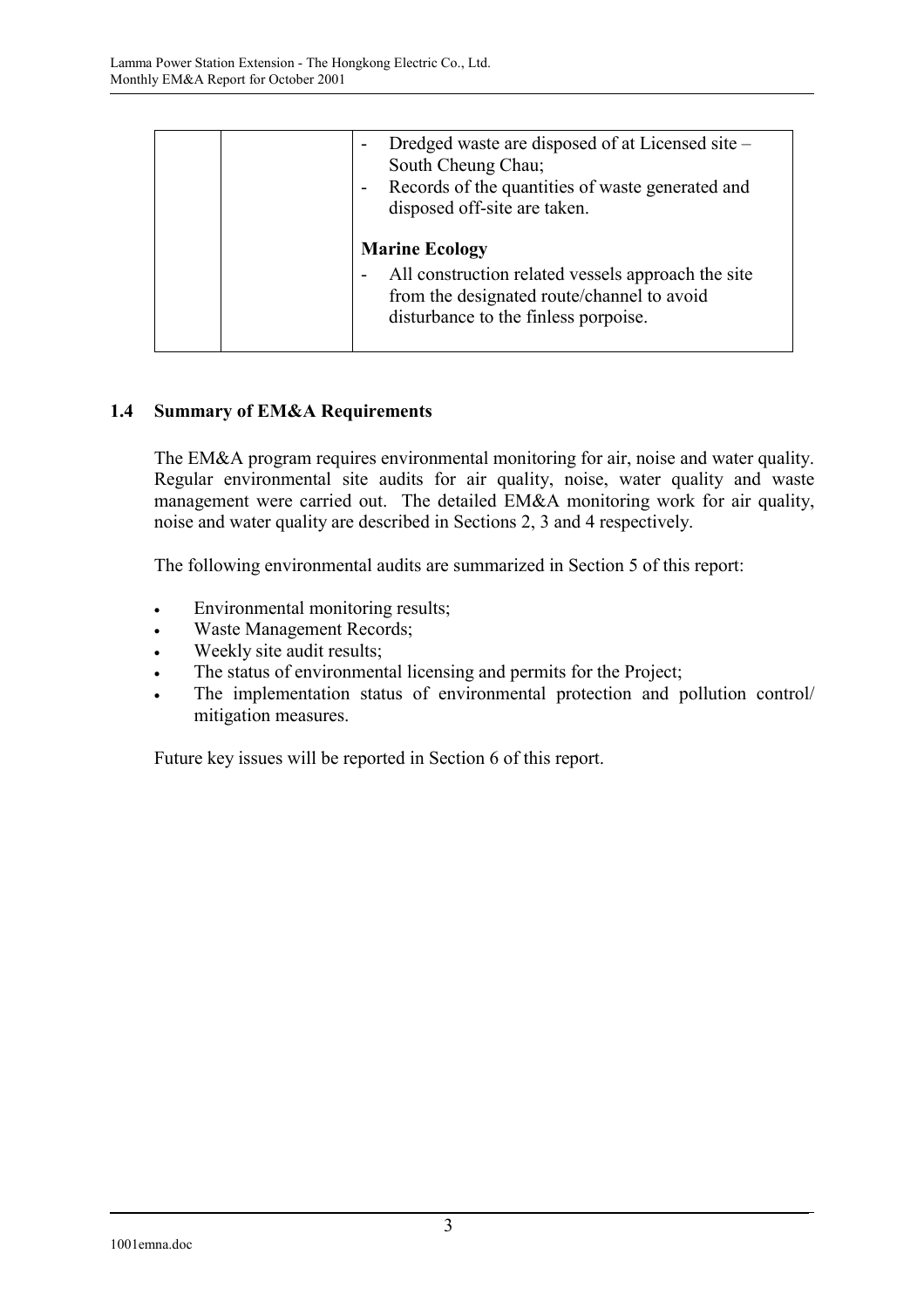

Figure 1.1 Layout of Work Site

1001emna.doc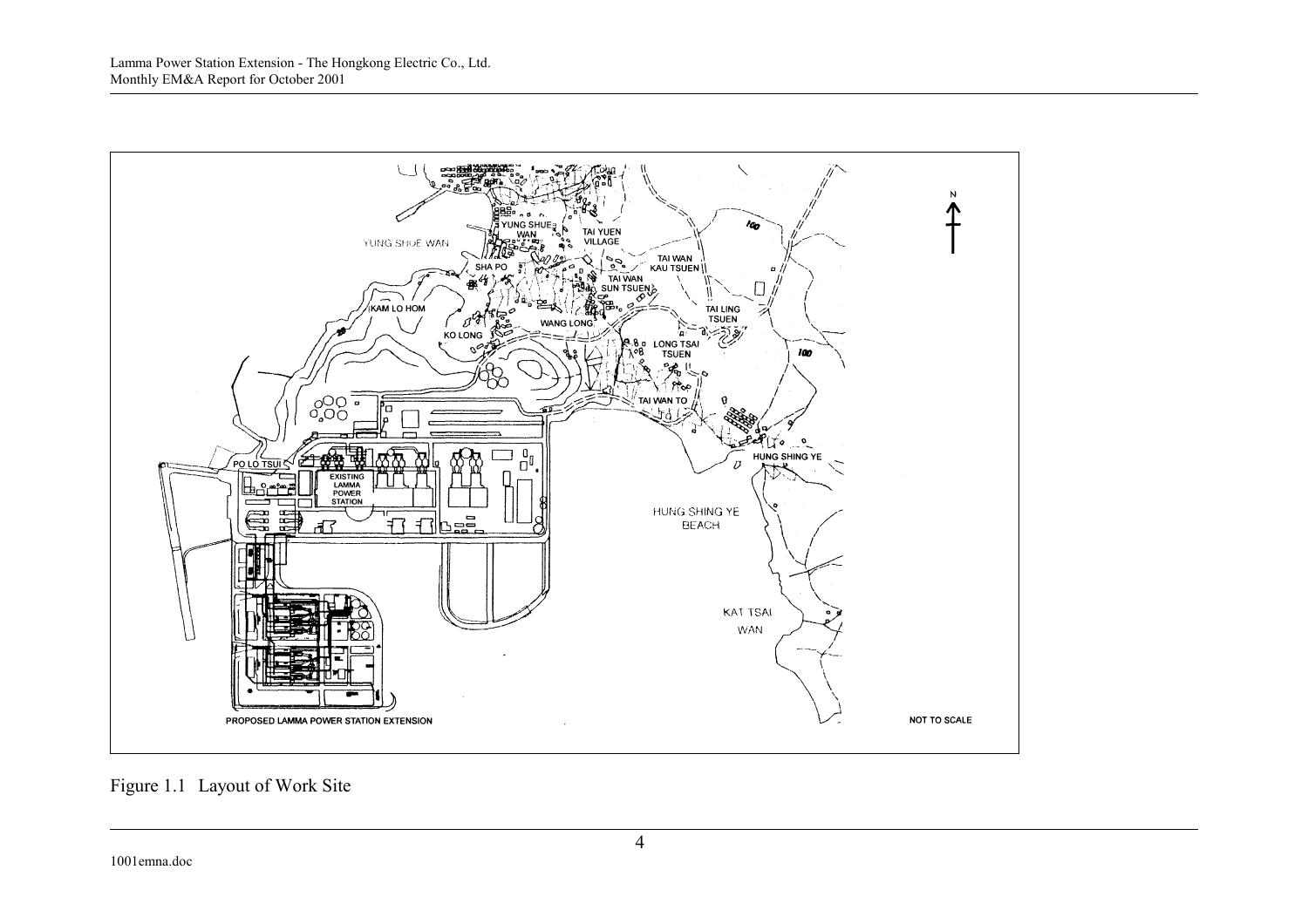

Figure 1.2 Location of Dumping Area (from 10<sup>th</sup> September 2001)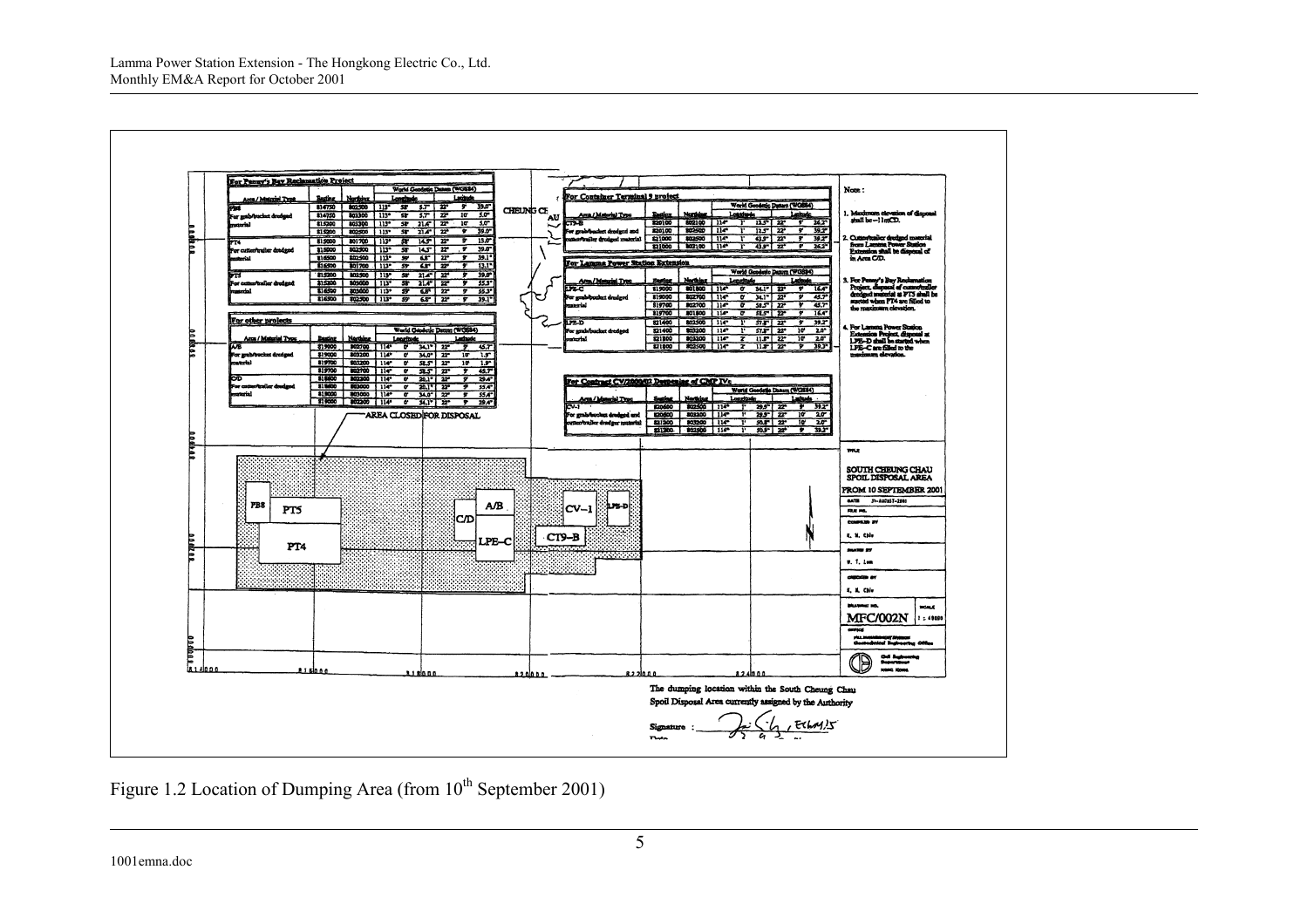

# Figure 1.3 Location of Dumping Area (from 29<sup>th</sup> October 2001)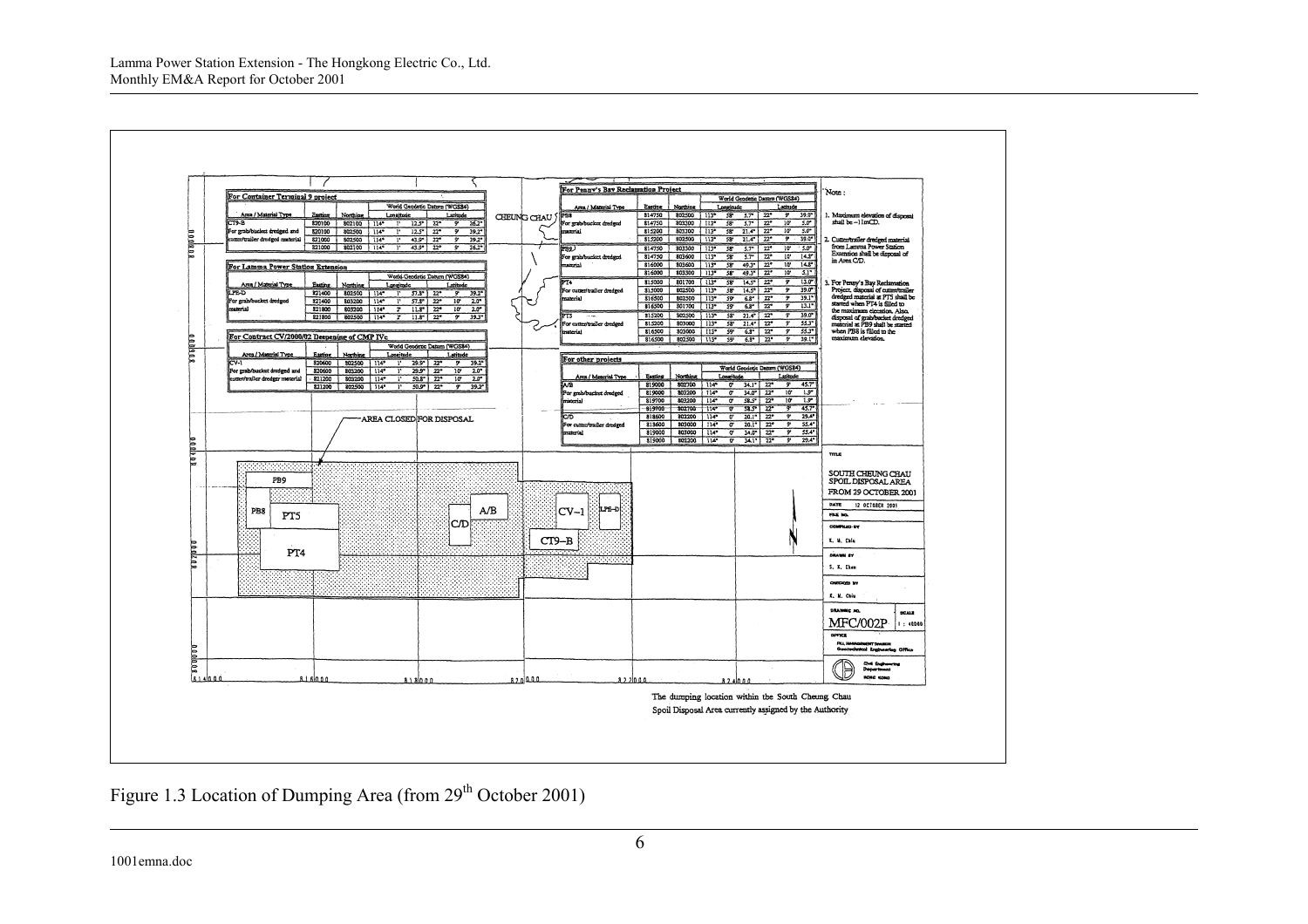## **2. AIR QUALITY**

### **2.1 Monitoring Requirements**

1-hour and 24-hour TSP monitoring at agreed frequencies were conducted to monitor air quality. The impact monitoring data were checked against the Action/Limit Levels as determined in the Baseline Monitoring Report (Construction Phase). Appendix C shows the established Action/Limit Levels for Air Quality.

### **2.2 Monitoring Locations**

Three dust monitoring locations were selected for 1-hour TSP sampling (AM1, AM2 & AM3) while four monitoring locations were selected for 24-hour TSP sampling (AM1, AM2, AM3 and AM4). Table 2.1 tabulates the monitoring stations. The locations of the monitoring stations are shown in Figure 2.1.

| <b>Location I.D.</b> | <b>Description</b> |
|----------------------|--------------------|
| AM1                  | Reservoir          |
| AM2                  | East Gate          |
| AM3                  | Ash Lagoon         |
| AM4                  | Tai Yuen Village   |

| Table 2.1 | Air-Quality Monitoring Locations |  |  |
|-----------|----------------------------------|--|--|
|-----------|----------------------------------|--|--|

### **2.3 Monitoring Equipment**

Continuous 24-hour TSP air quality monitoring was performed using the GS2310 High Volume Air Samplers (HVAS), Partisol Model 2000 Sampler and the MINIVOL Portable Sampler at AM1&2, AM3 and AM4 respectively. TEOM Model 1400a continuous dust monitors were used to carry out 1-hour TSP monitoring at AM1, AM2 and AM3. Table 2.2 summarises the equipment used in dust monitoring.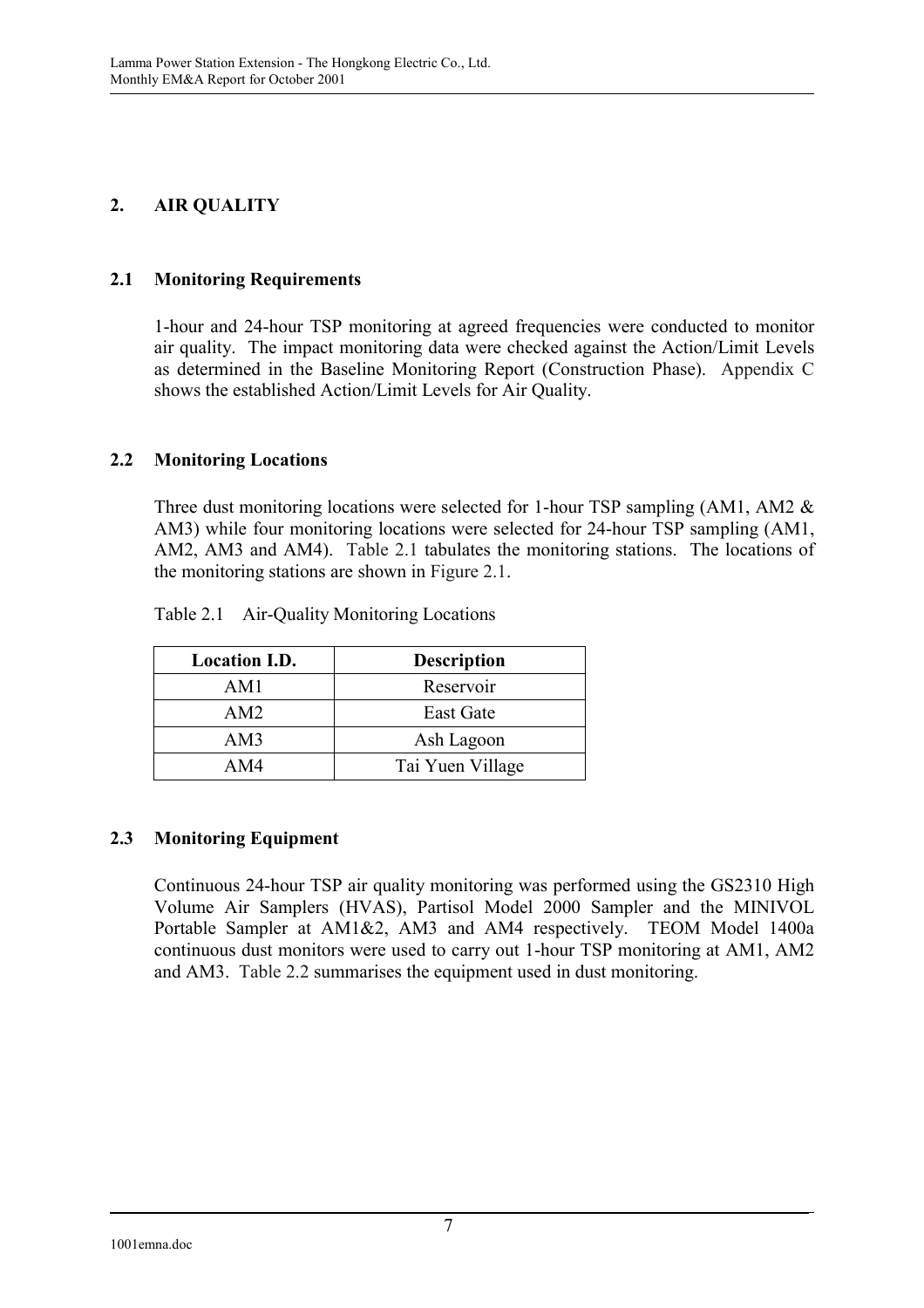| Equipment                        | <b>Model and Make</b>     |
|----------------------------------|---------------------------|
| 24-hour sampling:                |                           |
| <b>HVAS</b> Sampler              | Model GS2310              |
|                                  | Anderson Instruments Inc. |
| Partisol Air Sampler             | Partisol Model 2000       |
|                                  | Rupprecht & Patashnick    |
| <b>MINIVOL Portable Sampler</b>  | <b>AIRMETRICS</b>         |
| <i>l</i> -hour sampling:         |                           |
| <b>Continuous TSP Dust Meter</b> | TEOM Model 1400a          |
|                                  | Rupprecht & Patashnick    |

Table 2.2 Air Quality Monitoring Equipment

# **2.4 Monitoring Parameters, Frequency and Duration**

Table 2.3 summarises the monitoring parameters, duration and frequency of air quality monitoring. The monitoring schedule for the reporting month is shown in Appendix D.

|  |  | Table 2.3 Air Quality Monitoring Parameter, Duration and Frequency |  |  |
|--|--|--------------------------------------------------------------------|--|--|
|--|--|--------------------------------------------------------------------|--|--|

| <b>Monitoring</b><br><b>Stations</b> | <b>Parameter</b> | <b>Duration</b> | <b>Frequency</b>              |
|--------------------------------------|------------------|-----------------|-------------------------------|
| AM1                                  | 1-hour TSP       |                 | 3 hourly samples every 6 days |
|                                      | 24-hour TSP      | 24              | Once every 6 days             |
| AM <sub>2</sub>                      | 1-hour TSP       |                 | 3 hourly samples every 6 days |
|                                      | 24-hour TSP      | 24              | Once every 6 days             |
| AM3                                  | 1-hour TSP       |                 | 3 hourly samples every 6 days |
|                                      | 24-hour TSP      | 24              | Once every 6 days             |
| AM4                                  | 24-hour TSP      | 24              | Once every 6 days             |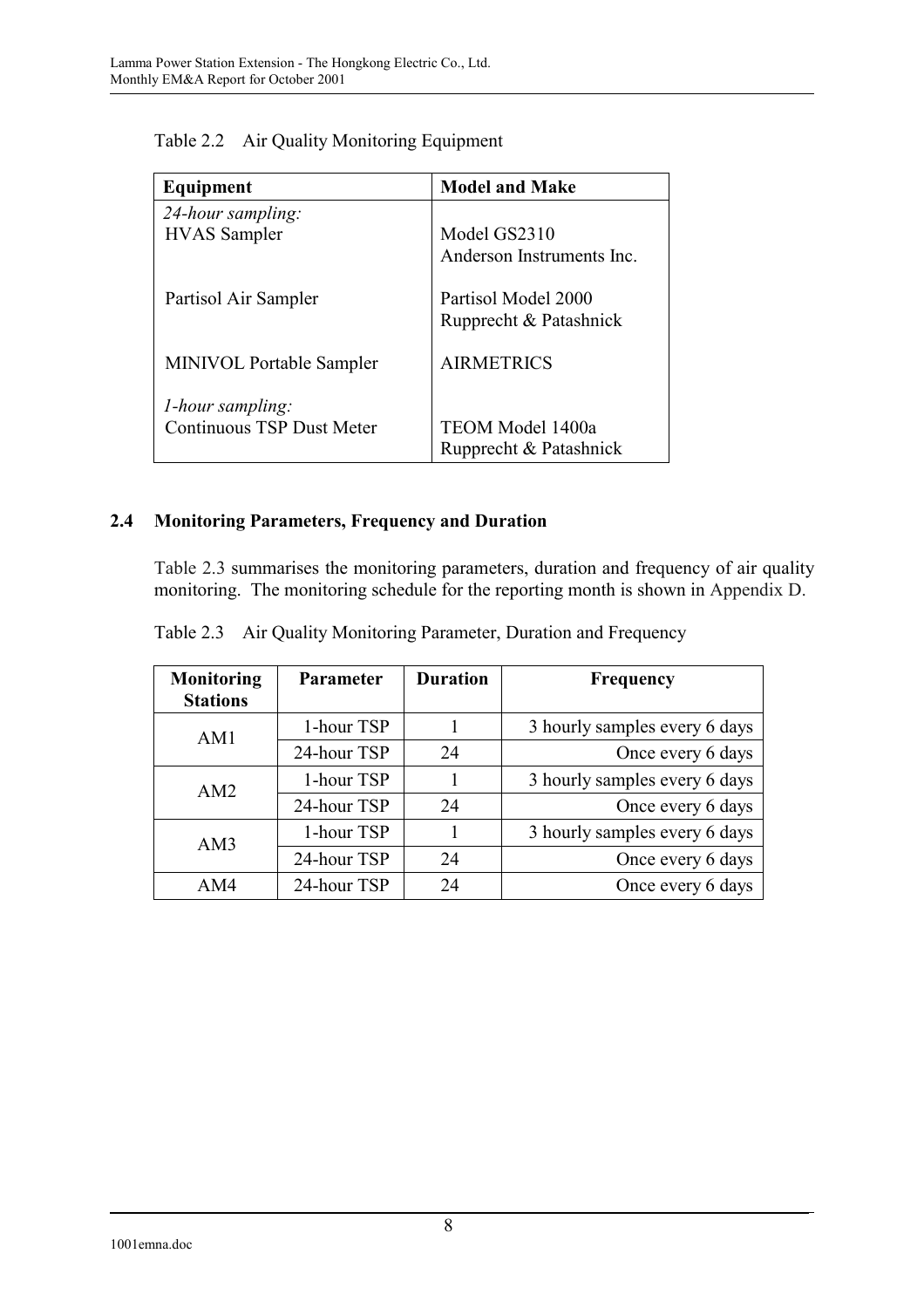# **2.5 Monitoring Procedures and Calibration Details**

24- hour TSP Monitor:

### *Preparation of Filter Papers*

- Visual inspection of filter papers was carried out to ensure that there were no pinholes, tears and creases;
- The filter papers were then labelled before sampling.
- The filter papers were equilibrated at room temperature and relative humidity  $\leq 50\%$ for at least 24 hours before weighing.

### *Field Monitoring*

- During collection of the sampled filter paper, the information on the elapse timer was logged. Site observations around the monitoring stations, which might have affected the monitoring results, were also recorded. Major pollution sources, if any, would be identified and reported. The flow record chart for the previous sampling was checked to see if there was any abnormality.
- The post-sampling filter papers were removed carefully from the filter holder and folded to avoid loss of fibres or dust particles from the filter papers;
- The filter holder and its surrounding were cleaned;
- A pre-weighed blank filter paper for the next sampling was put in place and aligned carefully. The filter holder was then tightened firmly to avoid leakage;
- A new flow record chart was loaded into the flow recorder;
- The programmable timer was set for the next 24 hrs sampling period,  $\pm$  1/2 hr;
- The post-sampling filter papers were equilibrated at room temperature and relative humidity < 50% for at least 24 hours before weighing.

1- hour TSP Monitor:

- The following parameters of the TEOM model dust meters are regularly checked to ensure proper functionality:
	- o Mass concentration;
	- o Total mass;
	- o Frequency of the tapered element;
	- o Electrical noise;
	- o Main flow;
	- o Auxiliary flow.

### *Maintenance & Calibration*

- The monitoring equipment and their accessories are maintained in good working conditions.
- Monitoring equipment is calibrated at monthly intervals. Calibration details are shown in Appendix H.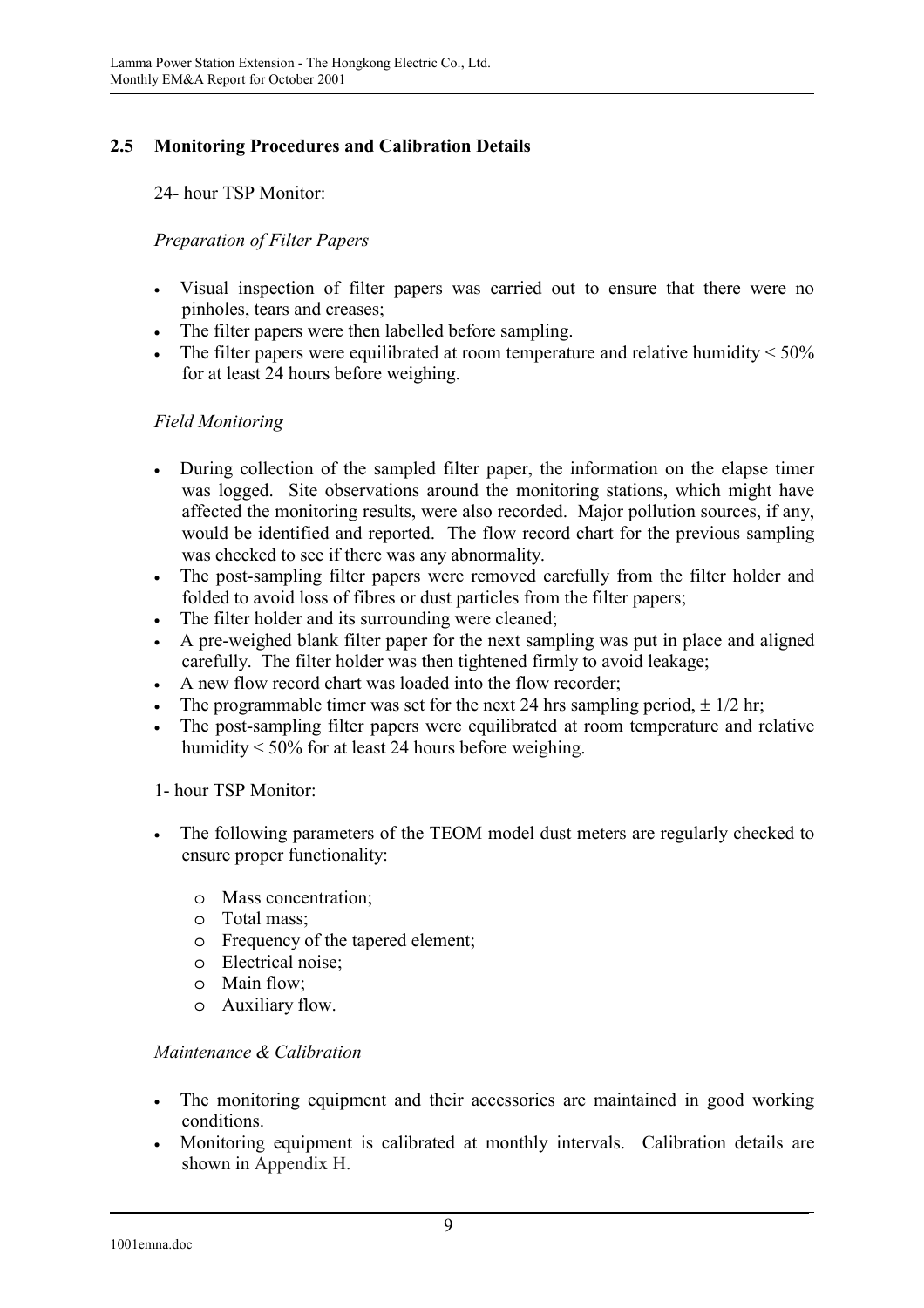### **2.6 Results and Observations**

Dust monitoring was conducted as scheduled in the reporting month. All monitoring data and graphical presentation of the monitoring results are provided in Appendix E. Key findings and observations are provided below:

*1-hour TSP* 

No exceedance of 1-hour TSP Action/Limit Level was recorded in the month.

*24-hour TSP* 

No exceedance of 24-hour TSP Action/Limit Level was recorded in the month.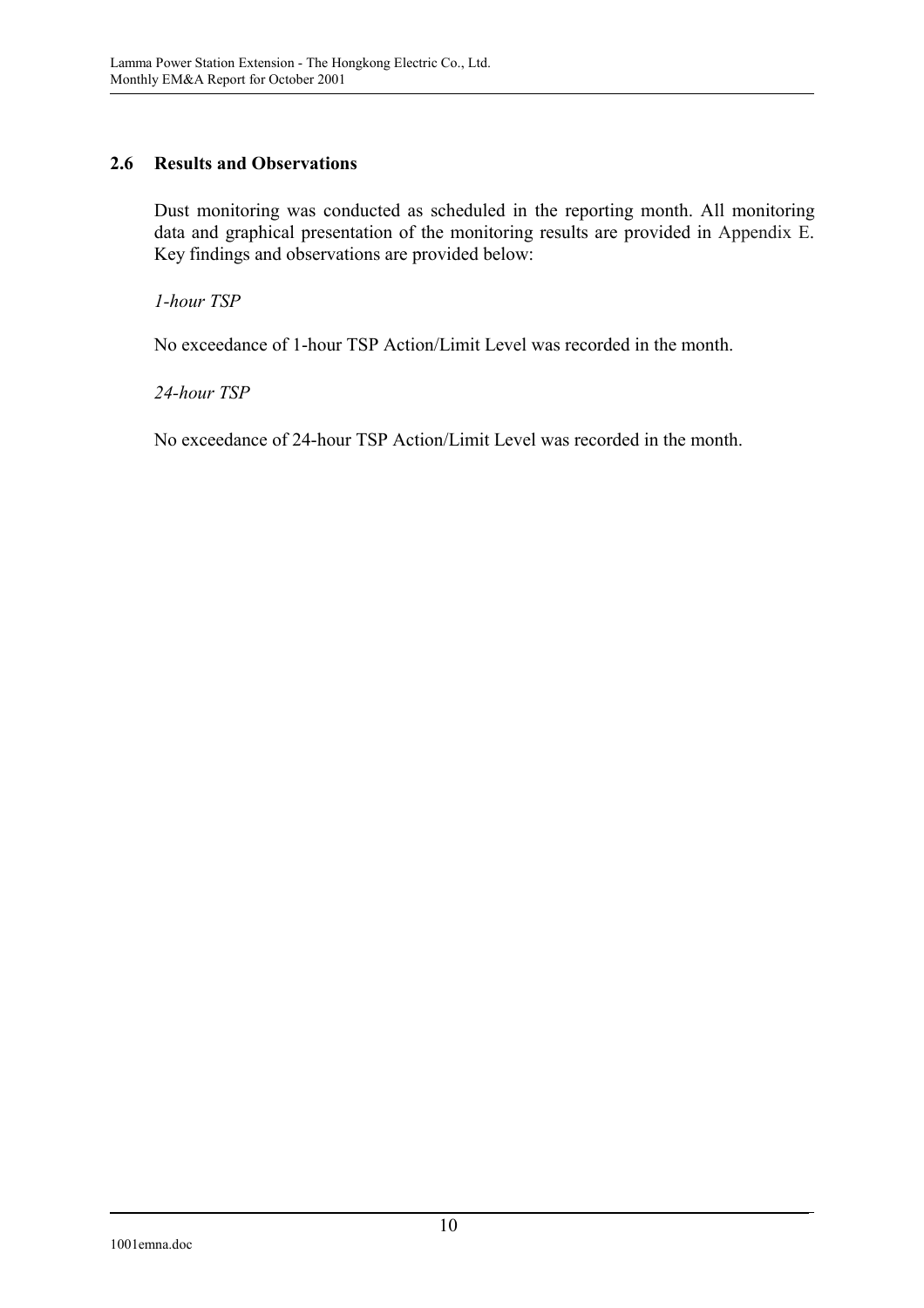

Figure 2.1 Location of Air Quality Monitoring Stations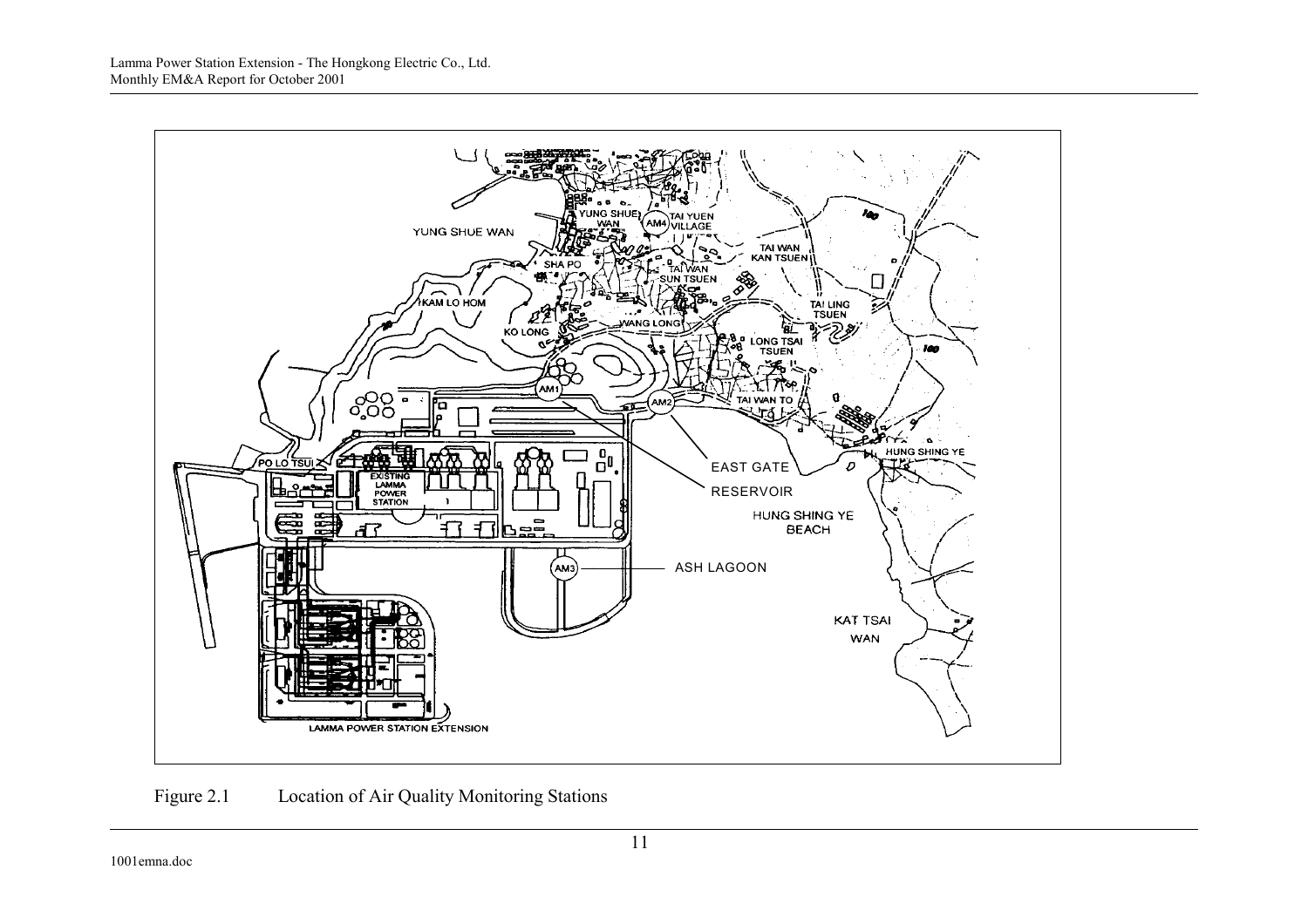### **3. NOISE**

### **3.1 Monitoring Requirements**

Continuous noise alarm monitoring at Ash Lagoon/Ching Lam were carried out to calculate the noise contributed by the construction activities at the two critical NSR's, viz. Long Tsai Tsuen/Hung Shing Ye and the school within the village of Tai Wan San Tsuen. The impact monitoring data for construction noise other than percussive piling were checked against the limit levels specified in the EM&A Manual. With the availability of the construction noise permits, impact monitoring for the construction work during the restricted hours was also carried out. Section 5 presents the details of the construction noise permits.

As there were no activities for the construction of the transmission system, no manual noise measurement at the Pak Kok Tsui residences was carried out in the reporting month. Appendix C shows the established Action/Limit Levels for noise.

#### **3.2 Monitoring Locations**

In accordance with the EM&A manual, the identified noise monitoring locations are listed in Table 3.1 and shown in Figure 3.1.

| Table 3.1 | Noise Monitoring Locations |
|-----------|----------------------------|
|-----------|----------------------------|

| Purpose of noise monitoring | <b>Monitoring Location</b> |  |
|-----------------------------|----------------------------|--|
| Lamma Extension             | Ash Lagoon                 |  |
| Lamma Extension             | Ching Lam                  |  |

### **3.3 Monitoring Equipment**

The sound level meters used for noise monitoring complied with International Electrotechnical Commission Publications 651:1979 (Type 1) and 804:1985 (Type 1). The noise monitoring equipment used is shown in Table 3.2.

Table 3.2 Noise Monitoring Equipment

| Equipment                      | Model      |
|--------------------------------|------------|
| Sound level meter              | Rion NA-27 |
| Calibrator (IEC 60942 Class 1) | Rion NC-74 |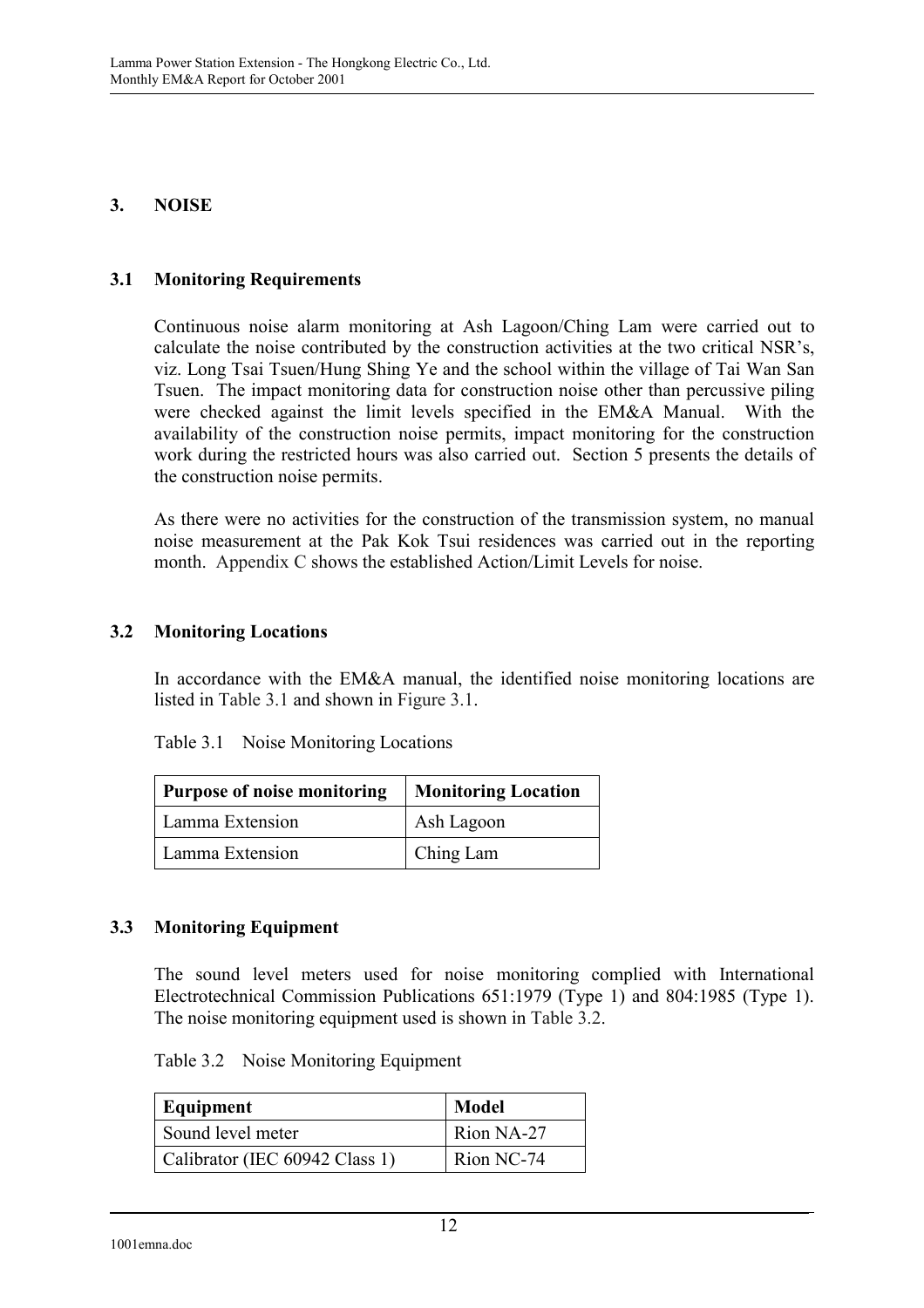### **3.4 Monitoring Parameters, Frequency and Duration**

Continuous noise alarm monitoring of A-weighted Leq levels was carried out at Ash Lagoon and Ching Lam. The measurement duration and parameter of noise monitoring were presented in Table 3.3 as follows:

| Location   | <b>Time Period</b>                                                                     | Frequency                                | Parameter        |
|------------|----------------------------------------------------------------------------------------|------------------------------------------|------------------|
|            | Daytime:<br>0700-1900 hrs on normal<br>weekdays                                        | Daytime:<br>30 minutes                   | 30-min $L_{Aeq}$ |
| Ash Lagoon | Evening-time $&$ holidays:<br>$0700-2300$ hrs on holidays;<br>and 1900-2300 hrs on all | Evening-time<br>& holidays:<br>5 minutes | 5-min $L_{Aeq}$  |
| Ching Lam  | other days<br>Night-time:<br>2300-0700 hrs of next day                                 | Night-time:<br>5 minutes                 | 5-min $L_{Aea}$  |

Table 3.3 Noise Monitoring Duration and Parameter

### **3.5 Monitoring Procedures and Calibration Details**

### *Monitoring Procedures*

The measured noise levels (MNL's) were collected at the noise alarm monitoring stations at Ash Lagoon and Ching Lam. The notional background noise levels (viz. baseline noise data at Ash Lagoon and Ching Lam) were applied to correct the corresponding MNL's in  $30$ -min/5-min L<sub>Aeq</sub>.

A wind speed sensor was installed at Station Building Rooftop. The wind speed signal was used to determine whether the data from Ash Lagoon and Ching Lam noise alarm monitoring stations were affected. The instantaneous data was discarded in case the instantaneous wind speed exceeded 10 m/s. The 30-min/5-min  $L_{Aeq}$  was considered valid only if the amount of valid data was equal to or above 70%.

When calibrating the noise measuring equipment, all observations around the monitoring stations, which might have affected the monitoring results, were recorded.

*Equipment Calibration*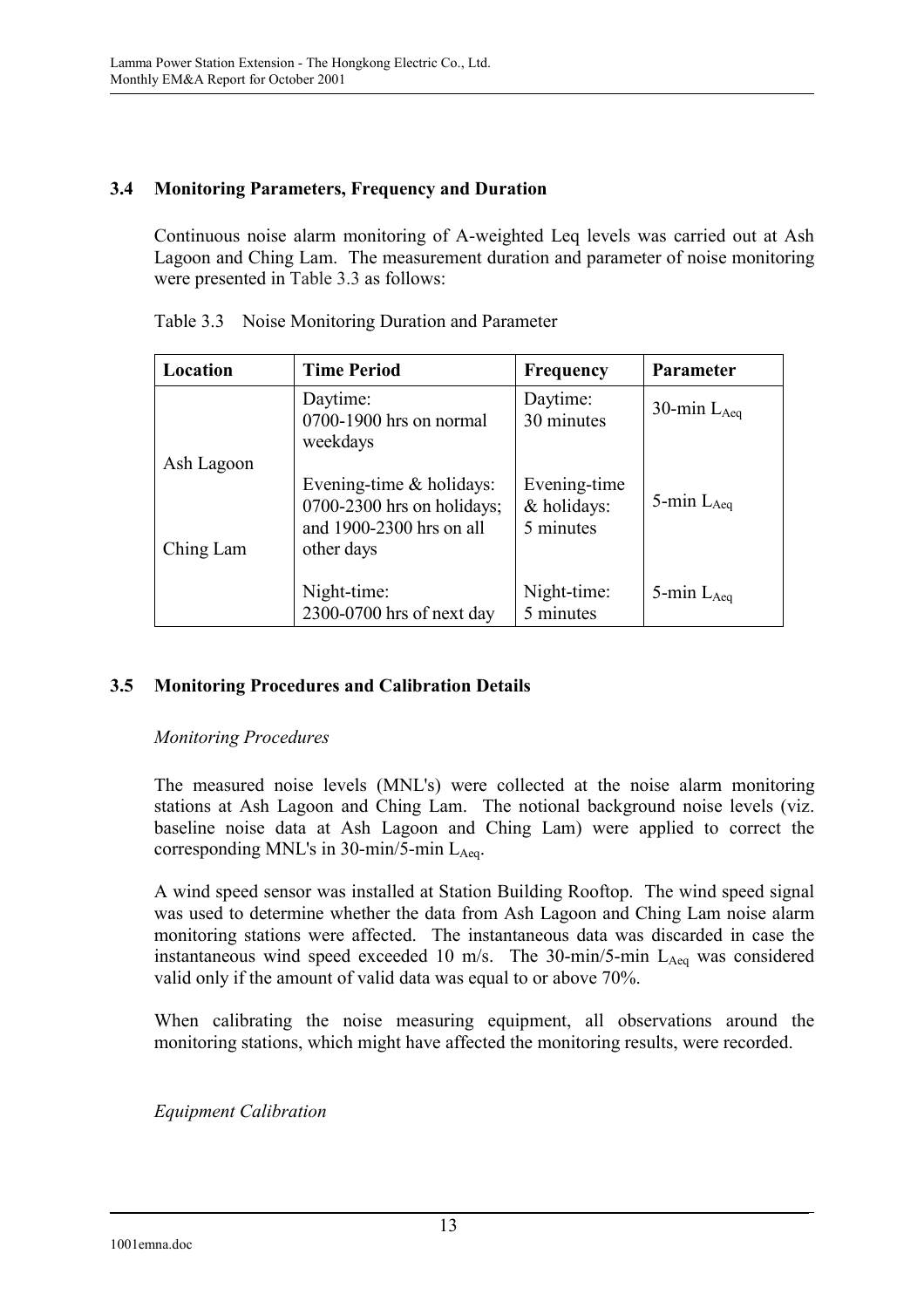The sound level meters and calibrators were verified by the manufacturer. Monthly calibration of the noise measuring equipment was carried out. Calibration details are shown in Appendix H.

### **3.6 Results and Observations**

Continuous noise monitoring was conducted at the two monitoring stations at Ash Lagoon and Ching Lam. All monitoring results and their graphical presentations are provided in Appendix F.

No exceedance of noise Action/Limit Level was recorded in the month.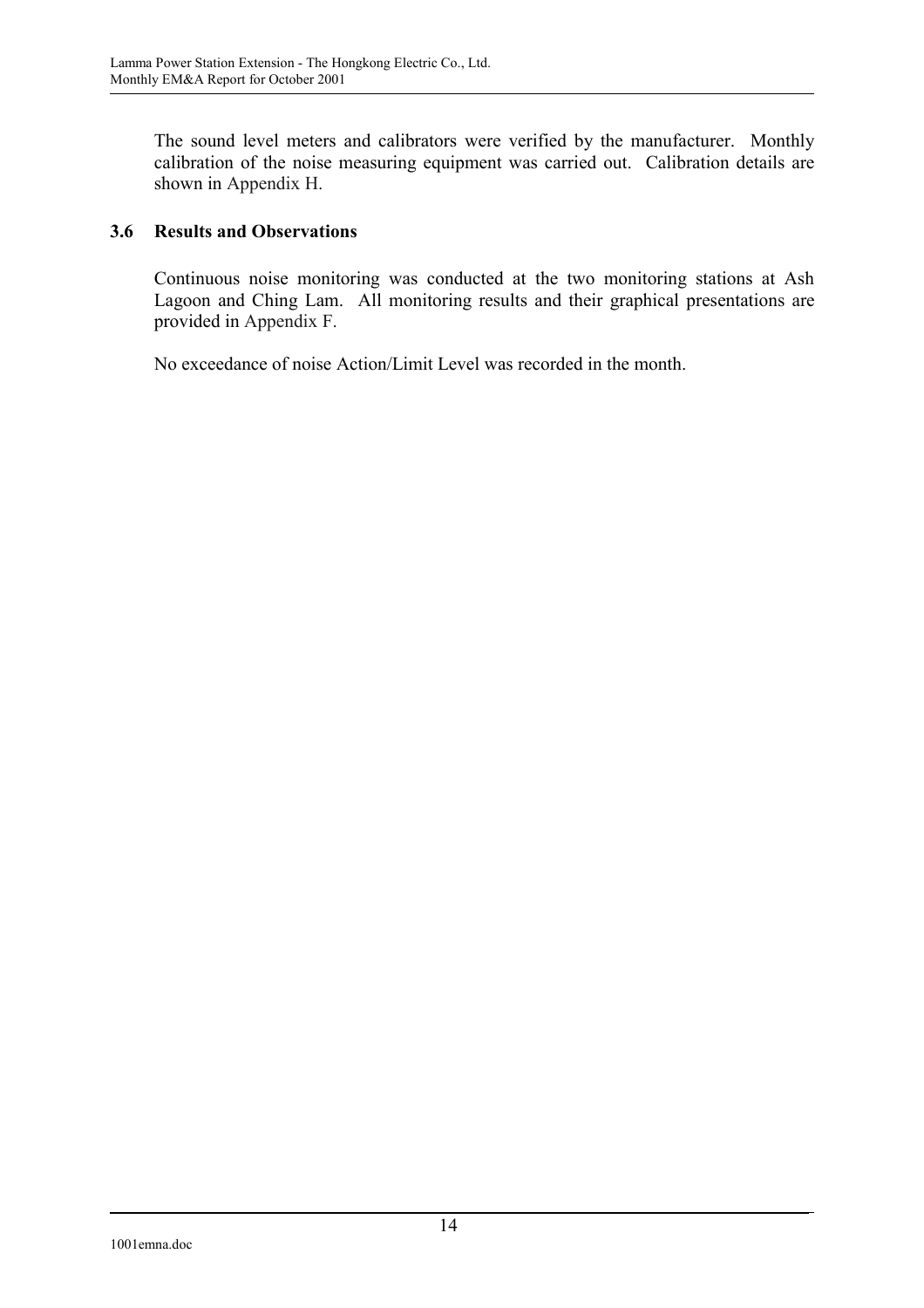

Figure 3.1 Location of Noise Monitoring Stations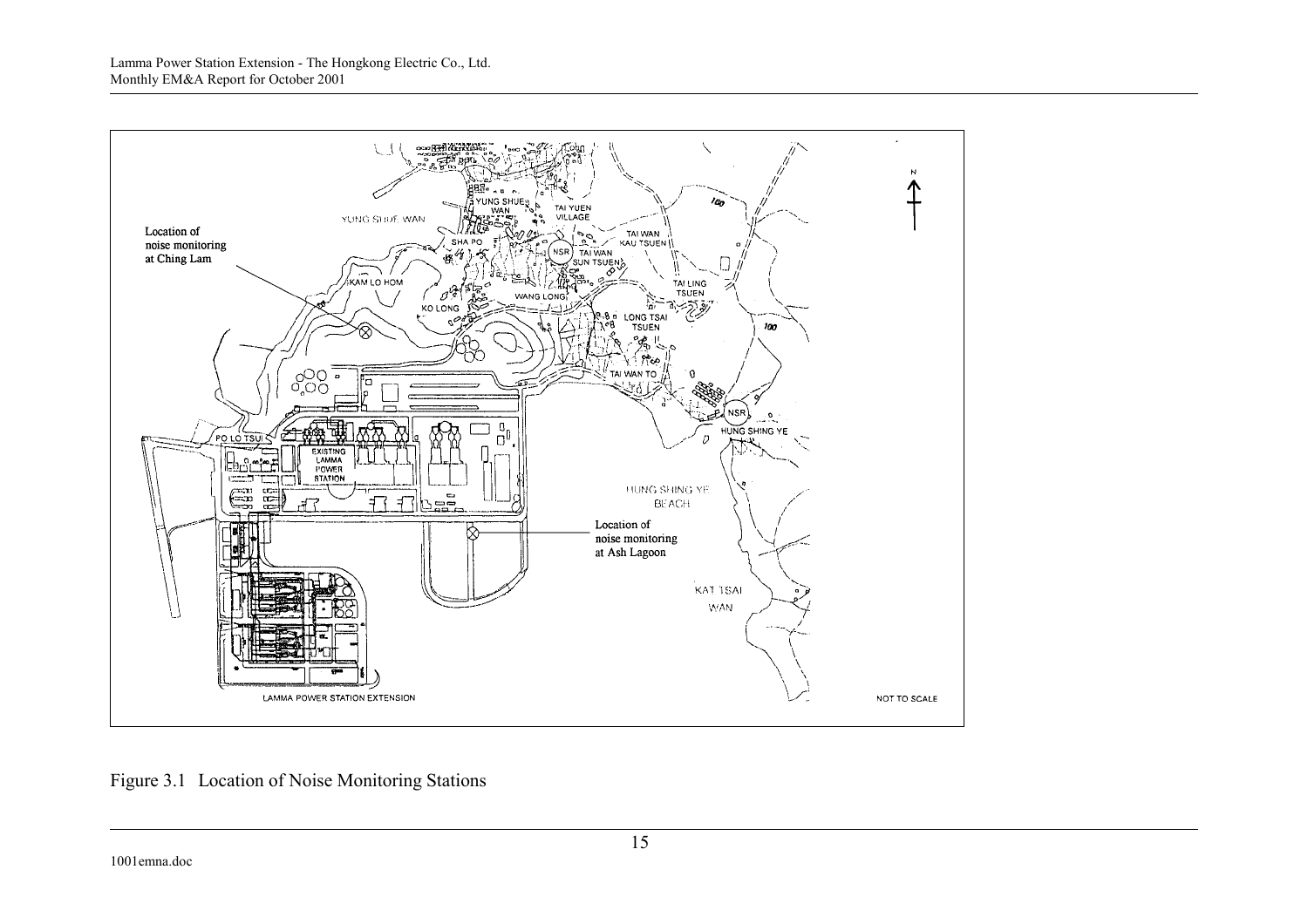# **4. WATER QUALITY MONITORING**

### **4.1 Monitoring Requirements**

Marine water quality monitoring at the monitoring locations adjacent to the dredging and filling operations for Lamma Extension was carried out by a monitoring consultant, HKPC. The purpose was to ensure that deterioration of water quality, if any, would be detected and that timely action could be taken to rectify the situation. The impact monitoring data were checked against the AL levels set out in the Baseline Monitoring Report (Construction Phase). As there were no activities for the laying of the gas pipeline in the reporting month, no water quality impact monitoring at the relevant stations was carried out.

A significant number of exceedances in three monitoring parameters (viz. DO, TIN and NH3-N) were recorded in the reporting months from April to September 2001. For these exceedances, comprehensive investigations had been carried out. It was found that similar measurement results were also obtained at the control stations during the monitoring period, suggesting that the background DO levels were also low and TIN & NH3-N levels high. Furthermore, when compared with EPD's published monitoring data at the monitoring locations adjacent to Lamma Island, all the measurement results that had exceeded Action/Limit Levels actually lie within the range of EPD's data. This showed that the Action/Limit level as established by the baseline monitoring work which was carried out during cooler season, was not appropriate for the current water body condition.

Hence, all of these exceedances were considered not related to site activities and have been explained to the satisfaction of EPD. No further action was required. HEC has submitted a report to EPD proposing new checking criteria for water quality for EPD's consideration on 11<sup>th</sup> September 2001. The following proposals accepted by EPD have been implemented since 1<sup>st</sup> October 2001.

- No change to the existing monitoring frequency and monitoring locations;
- No action/limit level is applicable to TIN and  $NH_3-N$ . However, both  $NH_3-N$  and TIN will be monitored throughout the dredging phase and for at least one month upon completion of dredging. The monitored results will then be compared with the EPD's routine monitoring data in the vicinity during the last 5 years to demonstrate that the two parameters are indeed of no concern in the area and particularly at the ecological sensitive receivers. In case the monitoring results show that the reclamation works is a significant source of TIN and NH3-N and worse than the EIA predications, the impacts should be addressed. Suitable remedial actions should be devised and the monitoring protocol should be reviewed accordingly;
- Two new sets of DO Action/Limit levels for dry and wet seasons are derived based on EPD's monitoring data collected from 1996 to 2000 and the WQO for DO.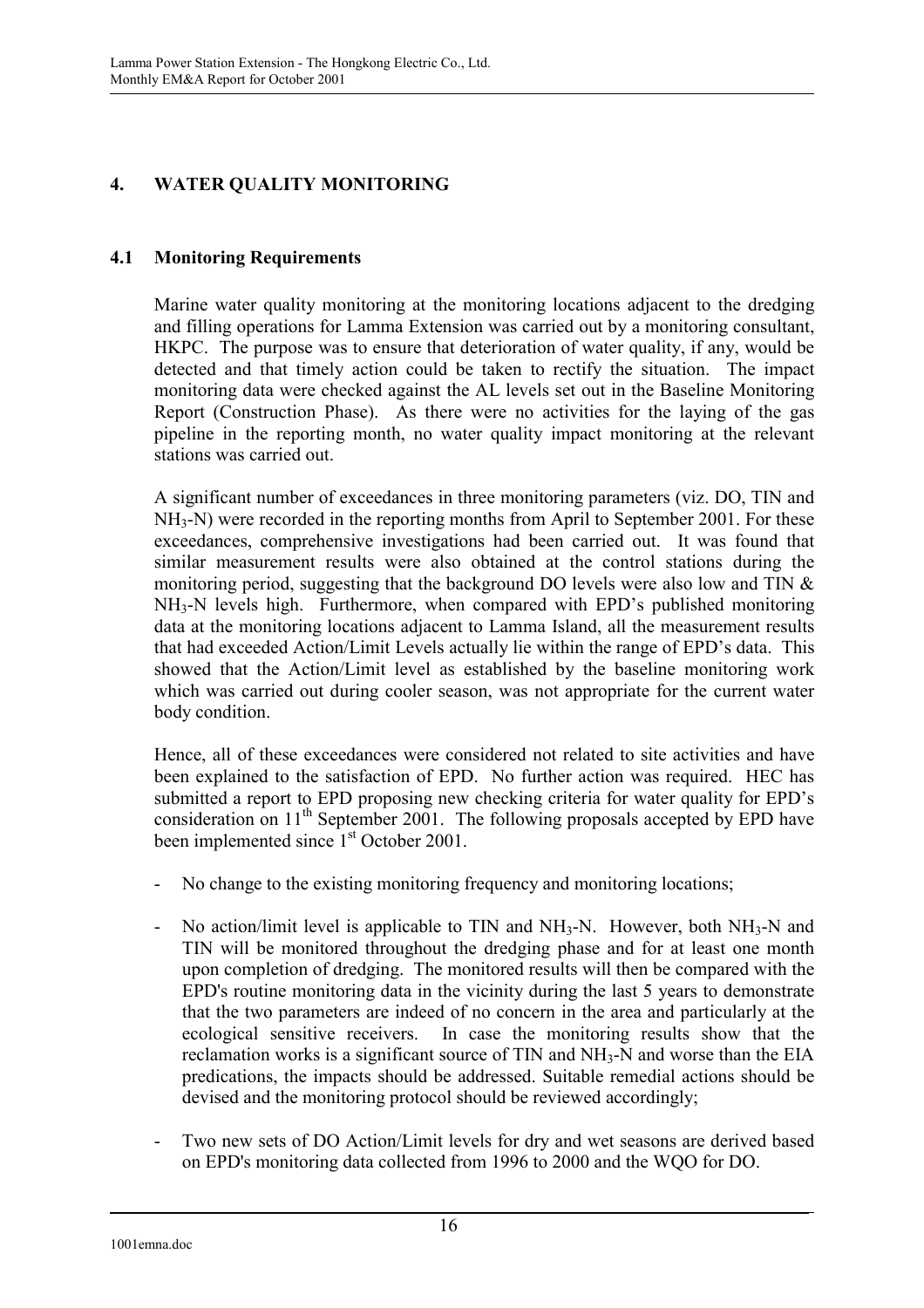Based on the above proposals, the Action/Limit levels have been revised as shown in Appendix C.

### **4.2 Monitoring Locations**

A total of 12 water quality monitoring locations were selected. 7 Sensitive Receiver (SR) stations were chosen on the basis of their proximity to the dredging and filling operations, 5 Marine Control stations (C) as recommended in the EIA were selected to facilitate comparison of the water quality of the SR stations with ambient water quality conditions. Table 4.1 describes the locations of these monitoring stations. Their locations are shown in Figure 4.1.

| <b>Type</b>     | <b>Monitoring</b><br>Location | <b>HK Metric</b><br>Grid E | <b>HK Metric</b><br><b>Grid N</b> |
|-----------------|-------------------------------|----------------------------|-----------------------------------|
| Sensitive       | SR <sub>1</sub>               | 830 224                    | 811528                            |
| Receiver        | SR <sub>2</sub>               | 829 004                    | 810 903                           |
| <b>Stations</b> | SR <sub>3</sub>               | 829 194<br>$(829166)^{1}$  | 808 600<br>$(808592)^{1}$         |
|                 | SR4                           | 830 119                    | 808 650                           |
|                 | SR <sub>5</sub>               | 830 386                    | 807 189                           |
|                 | SR <sub>6</sub>               | 829 977                    | 805 758                           |
|                 | SR7                           | 829 566                    | 804 545                           |
| Marine          | C <sub>1</sub>                | 830 542                    | 813 492                           |
| Control         | C <sub>2</sub>                | 828 608                    | 813 492                           |
| <b>Stations</b> | C <sub>3</sub>                | 826 776                    | 809 978                           |
|                 | C4                            | 826 776                    | 806 464                           |
|                 | C <sub>5</sub>                | 830 440                    | 802 186                           |

Table 4.1 Water Quality Monitoring Locations

*1. Due to the construction programme, the monitoring location SR3 was slightly shifted since the monitoring on 16th April 2001. EPD has verbally been informed of the shift of the monitoring location.* 

### **4.3 Monitoring Equipment**

Table 4.2 summarizes the equipment used in the water-quality monitoring programme.

Table 4.2 Water Quality Monitoring Equipment

| Equipment                                | <b>Detection Limit</b>                                                                                                                                             |
|------------------------------------------|--------------------------------------------------------------------------------------------------------------------------------------------------------------------|
| YSI 6820 Water<br><b>Quality Monitor</b> | <sup>1</sup> Temperature: -5 to 50 <sup>0</sup> C; +/- 0.15 <sup>0</sup> C<br>Salinity: 0 to 70 ppt; $\pm$ /- 0.2 ppt<br>Dissolved Oxygen: 0 to $200\%$ ; +/- 0.5% |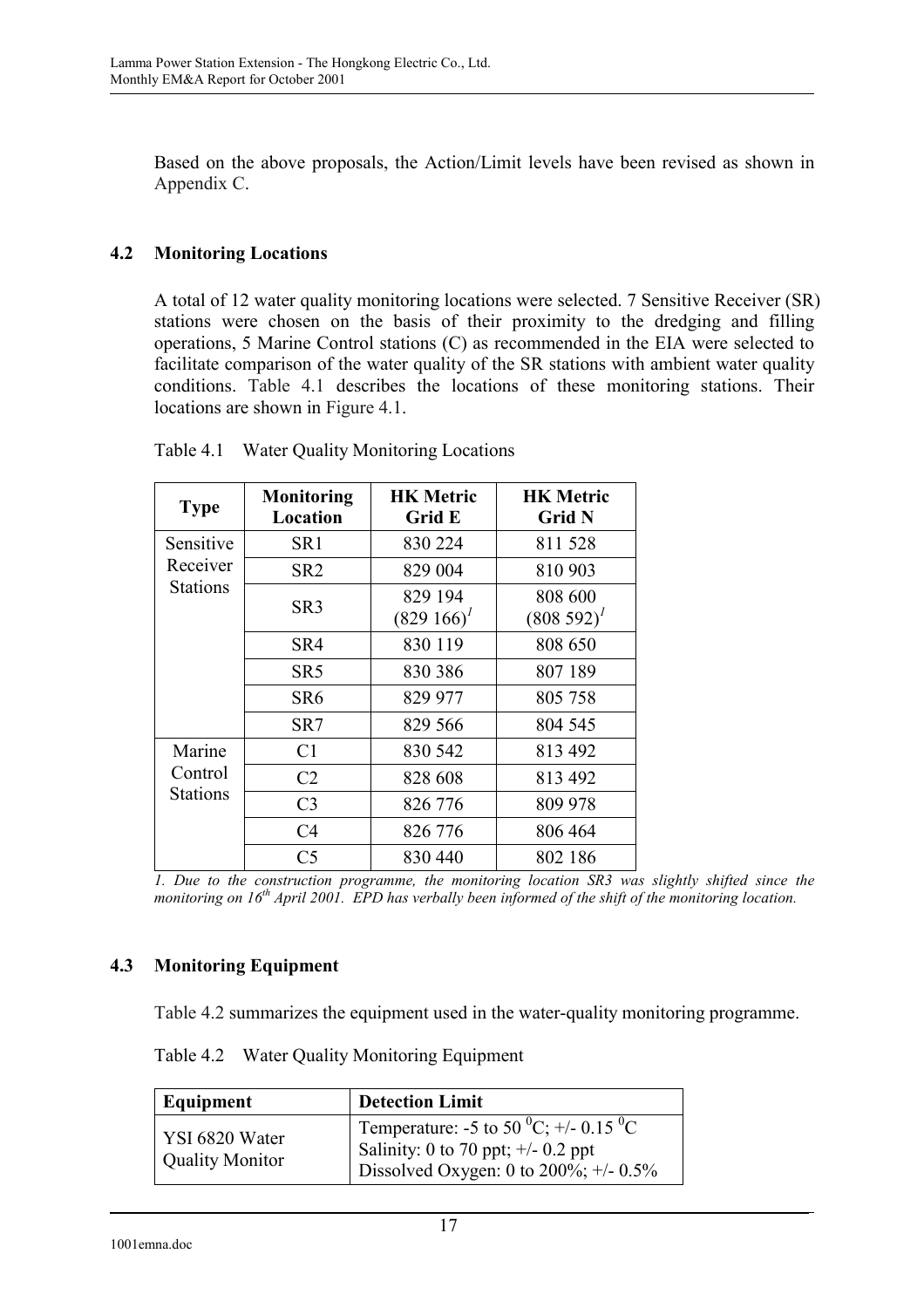|                   | 0 to 20 mg/L; $+/- 0.2$ mg/L<br>Turbidity: 0 to 100 and 100 to 1000 NTU;<br>$+/-$ 5% of the range<br>pH: 0 to 14 units; $\pm/2$ 0.2 units |
|-------------------|-------------------------------------------------------------------------------------------------------------------------------------------|
| Trimble NT200 GPS | Accuracy better than 3m                                                                                                                   |
| Leica GS5         | Accuracy better than 3m                                                                                                                   |

### **4.4 Monitoring Parameters, Frequency and Duration**

Table 4.3 summarizes the monitoring parameters, frequencies and total duration of water quality monitoring. The monitoring schedule for reporting month is shown in Appendix D.

| Monitoring<br><b>Stations</b>                                             | <b>Parameters</b>                                                                                                                                                     | <b>Frequency</b>        | No. of<br><b>Depths</b>                  | No. of<br><b>Samples</b>                       |
|---------------------------------------------------------------------------|-----------------------------------------------------------------------------------------------------------------------------------------------------------------------|-------------------------|------------------------------------------|------------------------------------------------|
| Sensitive Receiver<br><b>Stations</b><br>SR1, SR2, SR4,<br>SR5, SR6 & SR7 | Depth, m<br>Temperature, <sup>o</sup> C<br>Salinity, ppt<br>$\bullet$<br>DO, mg/L<br>$\bullet$                                                                        | Three times<br>per week | 3<br>Surface,<br>Mid-Depth<br>and Bottom | $\overline{2}$<br>Mid-ebb<br>and Mid-<br>flood |
| Marine Control<br><b>Stations</b><br>C1, C2, C3, C4 &<br>C <sub>5</sub>   | DO Saturation,<br>$\frac{0}{0}$<br>Turbidity, NTU<br>$\bullet$<br>SS, mg/L<br>$\bullet$<br>pH<br>Total inorganic<br>nitrogen, $mg/L$<br>Un-ionised<br>ammonia, $mg/L$ |                         |                                          |                                                |

|  |  |  | Table 4.3 Water Quality Monitoring Parameters and Frequency |
|--|--|--|-------------------------------------------------------------|
|--|--|--|-------------------------------------------------------------|

For laboratory analysis of marine water samples collected at SR3, only SS parameter was measured.

### **4.5 Monitoring Procedures and Calibration Details**

### *Monitoring Procedures*

- The monitoring stations were accessed using survey boat to within 3m, guided by Differential Global Positioning System (DGPS).
- The depth of the monitoring location was measured using depth meter in order to determine the sampling depths. Afterwards, the water sampler was lowered into the water to the required depths of sampling. Upon reaching the pre-determined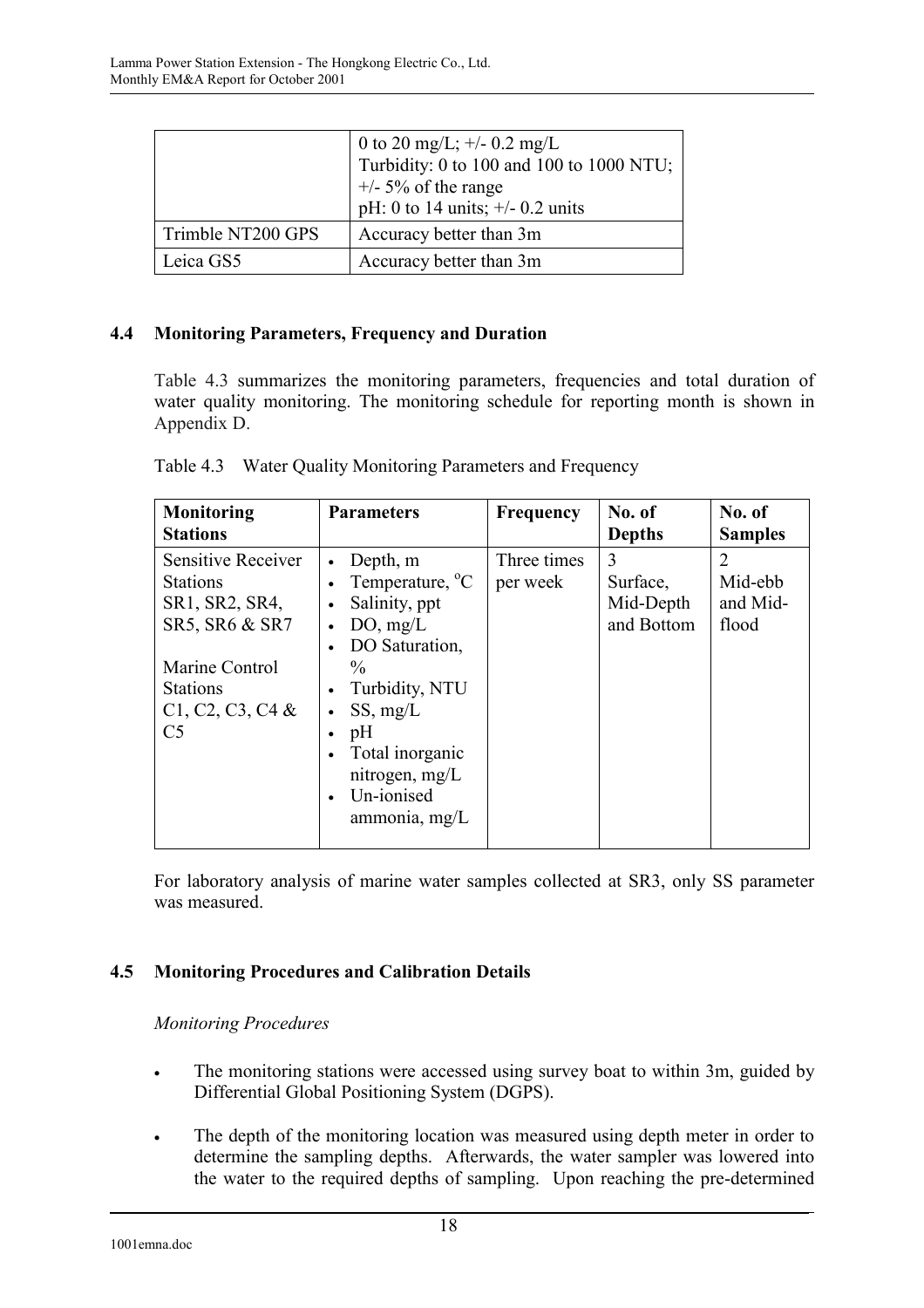depth, a messenger to activate the sampler was then released to travel down the wire. The water sample was sealed within the sampler before retrieving.

- All in-situ measurements at each monitoring stations were taken at 3 water depths, where appropriate, namely 1m below water surface, mid-depth, and 1 meter from seabed, except where the water depth was less than 6m, the mid-depth measurement was omitted. If the water depth was less than 3m, only the middepth position was monitored.
- At each measurement/sampling depth, two consecutive measurements were taken. The probes were retrieved out of the water after the first measurement and then redeployed for the second measurement. Where the difference in the value between the first and the second readings of each set was more than 25% of the value of the first reading, the reading was discarded and further samplings were taken.
- The duplicate water samples for physical and chemical analysis were stored into a pre-labelled high-density polyethylene (HDPE) bottle pre-rinsed with the same water samples. The sample bottles were than packed in a cool-box (cooled to  $4^{\circ}C$ without being frozen) and delivered to a HOKLAS Laboratory for analysis upon the completion of each round of sampling.
- In addition, field information such as the general meteorological conditions and any observations regarding any significant activities in the vicinity of each monitoring location were also recorded. Major water pollution sources, if any, were identified and recorded.

### *Equipment Calibration*

The equipment deployed for in-situ measurement of marine water quality was calibrated before use. The methodologies for the calibration follow the instruction manuals provided by the corresponding manufacturers. The calibration records are shown in Appendix H.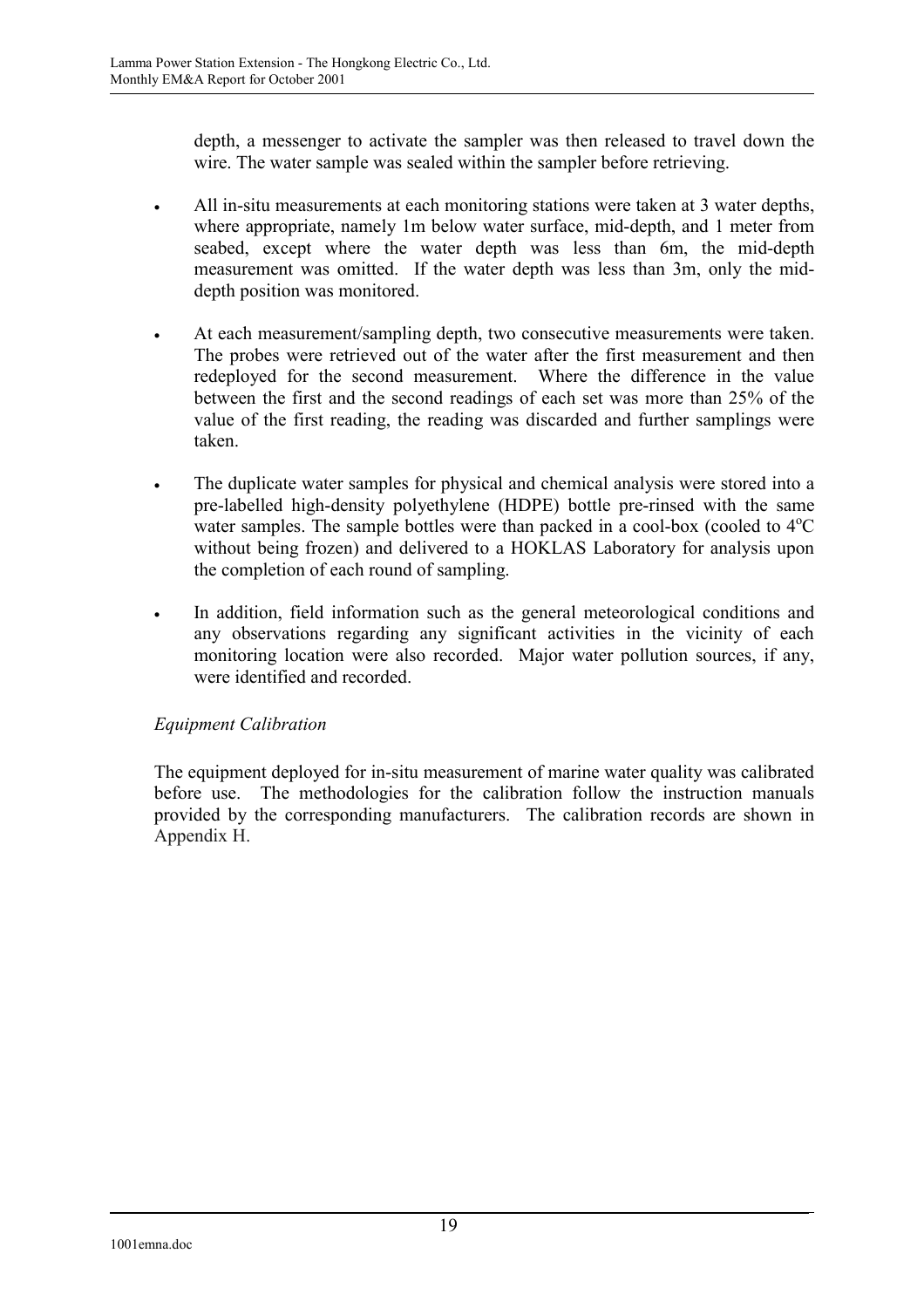### *Laboratory Analysis & QA/QC*

The collected marine water samples were analyzed for Suspended Solids, Total Inorganic Nitrogen and Unionized Ammonia with methodologies as summarized in Table 44

|  |  |  |  |  | Table 4.4 Laboratory Analysis Methodologies of Marine Water Samples |
|--|--|--|--|--|---------------------------------------------------------------------|
|--|--|--|--|--|---------------------------------------------------------------------|

| Parameter                  | <b>Method</b>                          | Limit of Reporting (mg/L) |
|----------------------------|----------------------------------------|---------------------------|
| <b>Suspended Solids</b>    | APHA 17 ed 2540 D                      | 1.0                       |
| Total Inorganic            | APHA 18 ed 4500 NO <sub>2</sub> B $\&$ | 0.01                      |
| Nitrogen                   | $NO3E + APHA$ 17ed 4500-               |                           |
|                            | NH <sub>3</sub> B, E                   |                           |
| <b>Ammoniacal Nitrogen</b> | APHA 17 ed 4500-NH <sub>3</sub> G      | 0.01                      |
| (Un-ionized)               |                                        | (Limit of Reporting for   |
| Ammonia)                   |                                        | Ammoniacal Nitrogen) x    |
|                            |                                        | degree of ionization      |

Note: The determination of unionized ammonia was based on the articles entitled "Aqueous Ammonia Equilibrium Calculation: Effect of pH and Temperature" and "Ionization of Ammonia in Seawater: Effects of Temperature, pH and Salinity" which was accepted by EPD.

In order to ensure that the laboratory analysis works were carried out properly, stringent QA/QC procedures (which includes the sample preparation as well as the subsequent instrumentation analysis) were followed. According to the requirements stipulated in the EM&A Manual, QA/QC requirements for laboratory testing include:

- 1) "Blind" duplicate samples analysis of 10% collected marine water samples; and
- 2) in-house QA/QC procedures of the testing laboratory (this includes the use of blank, batch duplicates, quality control samples and matrix spike recovery test).

Blind Duplicate:

In order to cross check the precision of the measurement results obtained from the laboratory analysis, "blind" duplicate samples of 10% of the collected marine water samples were analysed alongside the normal samples. The sample codes for the "blind" duplicates were determined by the sampling team and are not identifiable by the laboratory. The results of the "blind" duplicate samples are summarized in Appendix H.

In accordance with the QA/QC procedures of Environmental Management Laboratory of HKPC, QA/QC procedures were conducted for at least 5% of samples. A total of 924 sets of samples (for Total Inorganic Nitrogen and Unionized Ammonia) and 1008 sets of samples (for Suspended Solids analysis) were received during the marine monitoring period including both ebb and flood tides. Therefore at least 5% laboratory blanks, batch duplicates, quality control samples and recovery tests for each parameter were conducted. The acceptance criteria are outlined in each type of Quality Control data.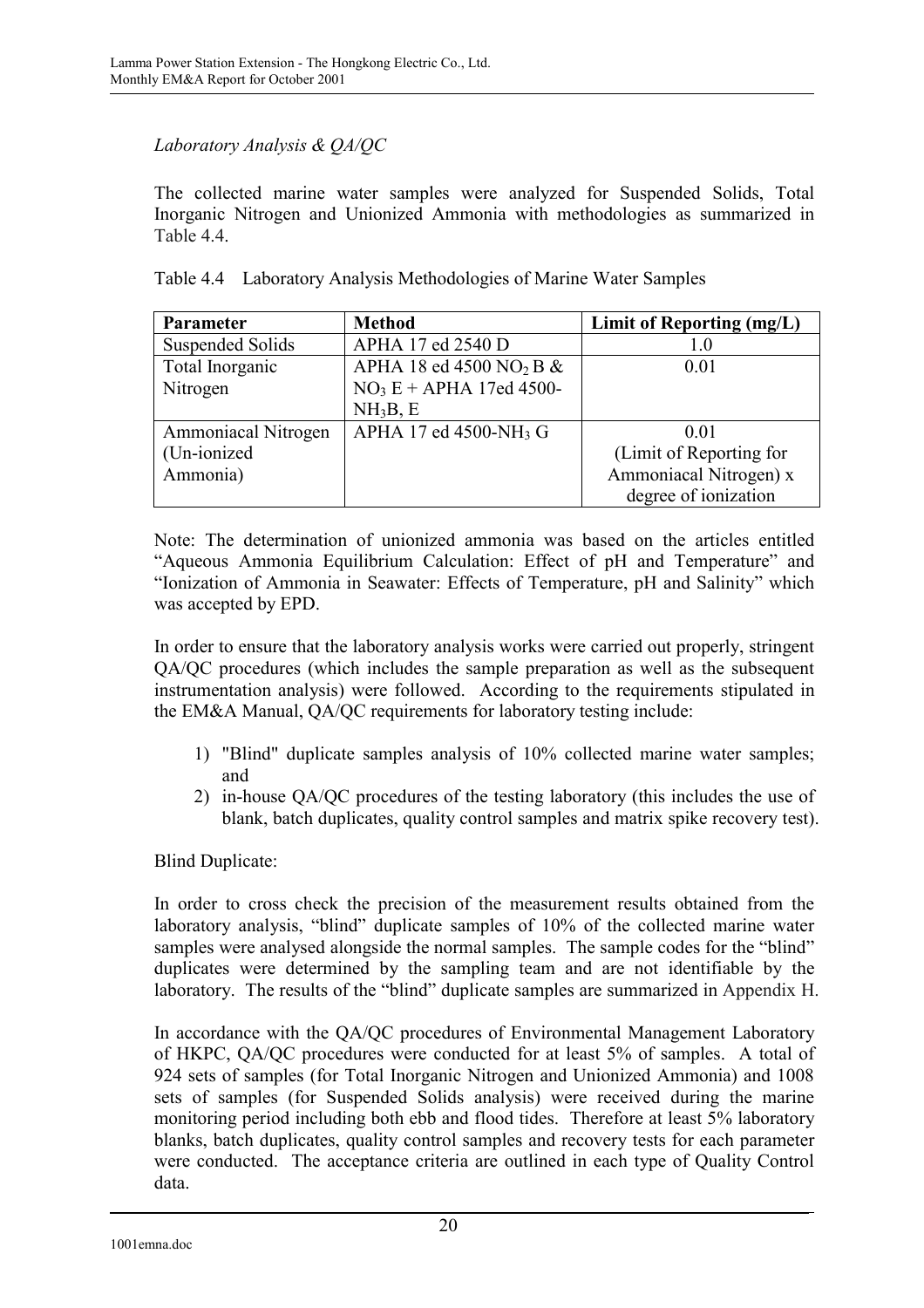### Blank:

A laboratory blank is an analyte free matrix to which all reagents are added in the same volumes or proportions as used in the standard sample preparation to monitor contamination introduced in laboratory. The acceptance criterion for laboratory blank in Environmental Management Division (EMD) Laboratory of HKPC stipulated in EMD Quality Manual is less than the detection limit. All the laboratory blank values and acceptance criterion of the following testing parameter are summarized in Appendix H.

- Suspended Solids
- Unionized Ammonia
- Total Inorganic Nitrogen

### Batch Duplicate:

Batch duplicate is an intra-laboratory split sample randomly selected from the sample batch to monitor the method precision in a given matrix. The acceptance limit of duplicate values of the following testing parameters and their duplicate results are summarized in Appendix H.

- Suspended Solids
- Unionized Ammonia
- Total Inorganic Nitrogen

Quality Control Sample:

The quality control sample is the analysis of a material with a known concentration of contaminants to determine the accuracy of results in a given matrix. The quality control samples are not applicable to all testing parameters due to the constraints of the testing parameters. The quality control samples results for the following testing parameters are shown in Appendix H.

- Unionized Ammonia
- Total Inorganic Nitrogen

Quality control sample testing is not applicable to the testing of Suspended Solids.

### Matrix Spike:

Matrix spike is an intra-laboratory split of a digested sample spiked with target known concentration analyte to determine method bias in a given matrix. The matrix spike is applicable to the following tests: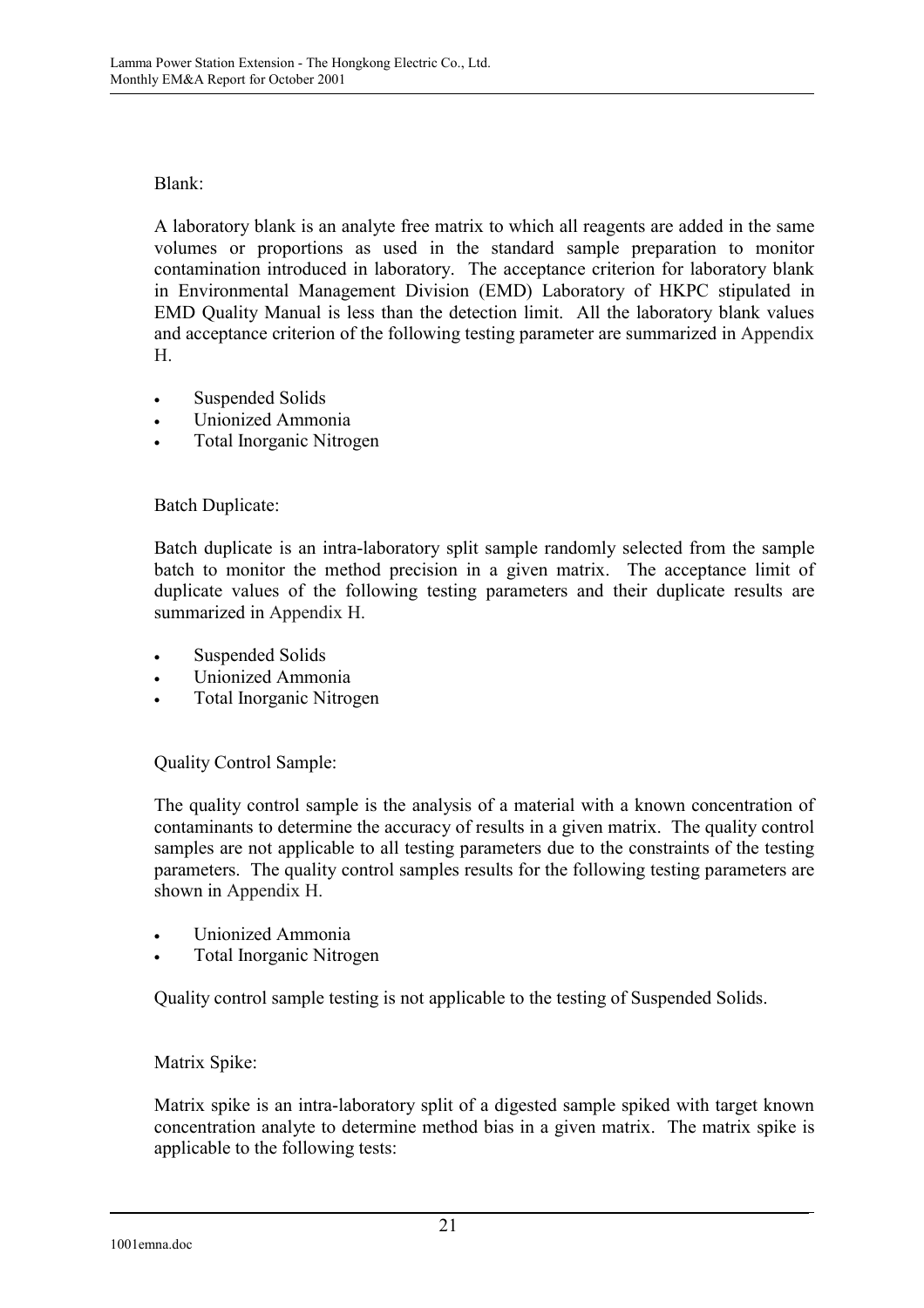- Unionized Ammonia
- Total Inorganic Nitrogen

Matrix spike testing is not applicable to testing of Suspended Solids. The matrix spike samples results are shown in Appendix H.

The QA/QC results in Appendix H indicated that the laboratory analysis works of the collected marine water samples were properly carried out and the measurement results obtained were valid in accordance with the Hong Kong Laboratory Accreditation Scheme (HOKLAS) requirements. On the other hand, the "blind" duplicate measurement results indicated that the precision of the measurements for Suspended Solids, Total Inorganic Nitrogen and Unionized Ammonia are in compliance with the HOKLAS requirements.

#### **4.6 Results and Observations**

Marine water monitoring was conducted as scheduled in the reporting month. All monitoring data and graphical presentation of the monitoring results are provided in Appendix G. Key findings and observations are provided in the following tables:

| Monitoring               | Number of Exceedances |                  | <b>Investigation Findings</b> |
|--------------------------|-----------------------|------------------|-------------------------------|
| Dates                    | Action Level          | Limit Level      | (if any)                      |
| $1st$ October            | $\mathbf{0}$          | $\theta$         | N. A.                         |
| $3rd$ October            | $\mathbf{0}$          | $\theta$         | N. A.                         |
| $5th$ October            | $\theta$              | $\theta$         | N. A.                         |
| 8 <sup>th</sup> October  | $\theta$              | $\theta$         | N. A.                         |
| $10th$ October           | $\theta$              | $\boldsymbol{0}$ | N. A.                         |
| $12th$ October           | $\theta$              | $\boldsymbol{0}$ | N. A.                         |
| $15th$ October           | $\theta$              | $\theta$         | N. A.                         |
| $17th$ October           | $\theta$              | $\boldsymbol{0}$ | N. A.                         |
| $19th$ October           | $\boldsymbol{0}$      | $\boldsymbol{0}$ | N. A.                         |
| $22nd$ October           | $\theta$              | $\boldsymbol{0}$ | N. A.                         |
| 24 <sup>th</sup> October | $\theta$              | $\theta$         | N. A.                         |
| $26th$ October           | $\mathbf{0}$          | $\boldsymbol{0}$ | N. A.                         |
| $29th$ October           | $\theta$              | $\theta$         | N. A.                         |
| 31 <sup>st</sup> October | $\theta$              | 0                | N. A.                         |

Summary of Exceedances in Dissolved Oxygen (Surface and Middle) in October 2001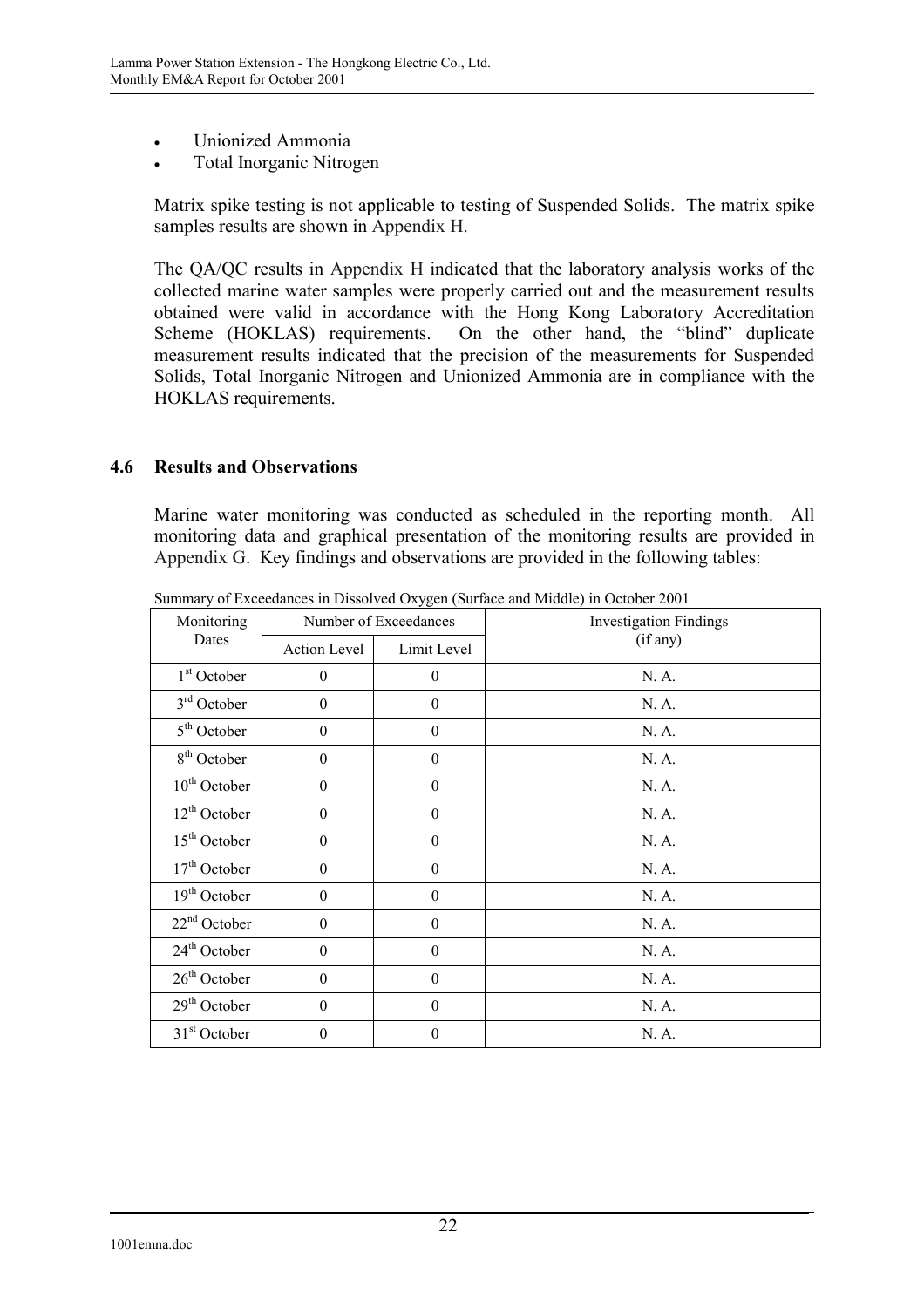| Summary of Exceedances in Dissolved Oxygen (Bottoni) in October 2001 |                  |                               |  |  |
|----------------------------------------------------------------------|------------------|-------------------------------|--|--|
| Monitoring<br>Dates                                                  |                  | <b>Investigation Findings</b> |  |  |
| Action Level                                                         | Limit Level      | (if any)                      |  |  |
| $\theta$                                                             | $\boldsymbol{0}$ | N. A.                         |  |  |
| $\theta$                                                             | $\boldsymbol{0}$ | N. A.                         |  |  |
| $\boldsymbol{0}$                                                     | $\boldsymbol{0}$ | N. A.                         |  |  |
| $\boldsymbol{0}$                                                     | $\boldsymbol{0}$ | N. A.                         |  |  |
| $\theta$                                                             | $\boldsymbol{0}$ | N. A.                         |  |  |
| $\theta$                                                             | $\boldsymbol{0}$ | N. A.                         |  |  |
| $\theta$                                                             | $\boldsymbol{0}$ | N. A.                         |  |  |
| $\Omega$                                                             | $\boldsymbol{0}$ | N. A.                         |  |  |
| $\boldsymbol{0}$                                                     | $\boldsymbol{0}$ | N. A.                         |  |  |
| $\theta$                                                             | $\boldsymbol{0}$ | N. A.                         |  |  |
| $\theta$                                                             | $\boldsymbol{0}$ | N. A.                         |  |  |
| $\theta$                                                             | $\boldsymbol{0}$ | N. A.                         |  |  |
| $\theta$                                                             | $\boldsymbol{0}$ | N. A.                         |  |  |
| $\theta$                                                             | $\theta$         | N. A.                         |  |  |
|                                                                      |                  | Number of Exceedances         |  |  |

Summary of Exceedances in Dissolved Oxygen (Bottom) in October 2001

| Monitoring              | No. of Exceedances  |                                 | <b>Investigation Findings</b>                                                                                                                                                                                                                                                                                                                                                                                                                |  |
|-------------------------|---------------------|---------------------------------|----------------------------------------------------------------------------------------------------------------------------------------------------------------------------------------------------------------------------------------------------------------------------------------------------------------------------------------------------------------------------------------------------------------------------------------------|--|
| Dates                   | <b>Action Level</b> | Limit Level                     | (if any)                                                                                                                                                                                                                                                                                                                                                                                                                                     |  |
| $1st$ October           | 0                   | $\theta$                        | N. A.                                                                                                                                                                                                                                                                                                                                                                                                                                        |  |
| $3rd$ October           | $\theta$            | $\theta$                        | N. A.                                                                                                                                                                                                                                                                                                                                                                                                                                        |  |
| $5th$ October           | $\Omega$            | $\theta$                        | N. A.                                                                                                                                                                                                                                                                                                                                                                                                                                        |  |
| 8 <sup>th</sup> October | $\theta$            | $\theta$                        | N. A.                                                                                                                                                                                                                                                                                                                                                                                                                                        |  |
| $10th$ October          | $\theta$            | $\theta$                        | N. A.                                                                                                                                                                                                                                                                                                                                                                                                                                        |  |
| $12th$ October          | $\theta$            | $\theta$                        | N. A.                                                                                                                                                                                                                                                                                                                                                                                                                                        |  |
| $15th$ October          | $\theta$            | 1<br>(SR1 during<br>flood tide) | Not related to site activities. Based on the<br>observation made by the sampling team, no<br>noticeable sediment plume migration from the<br>direction of the site to the sampling location was<br>observed. Besides, the measurement result at SR2<br>(which is located between the site and SR1) was<br>much lower than the said exceedance therefore the<br>elevated result at SR1 was considered not relevant<br>to the site activities. |  |
| $17th$ October          | 0                   | $\theta$                        | N. A.                                                                                                                                                                                                                                                                                                                                                                                                                                        |  |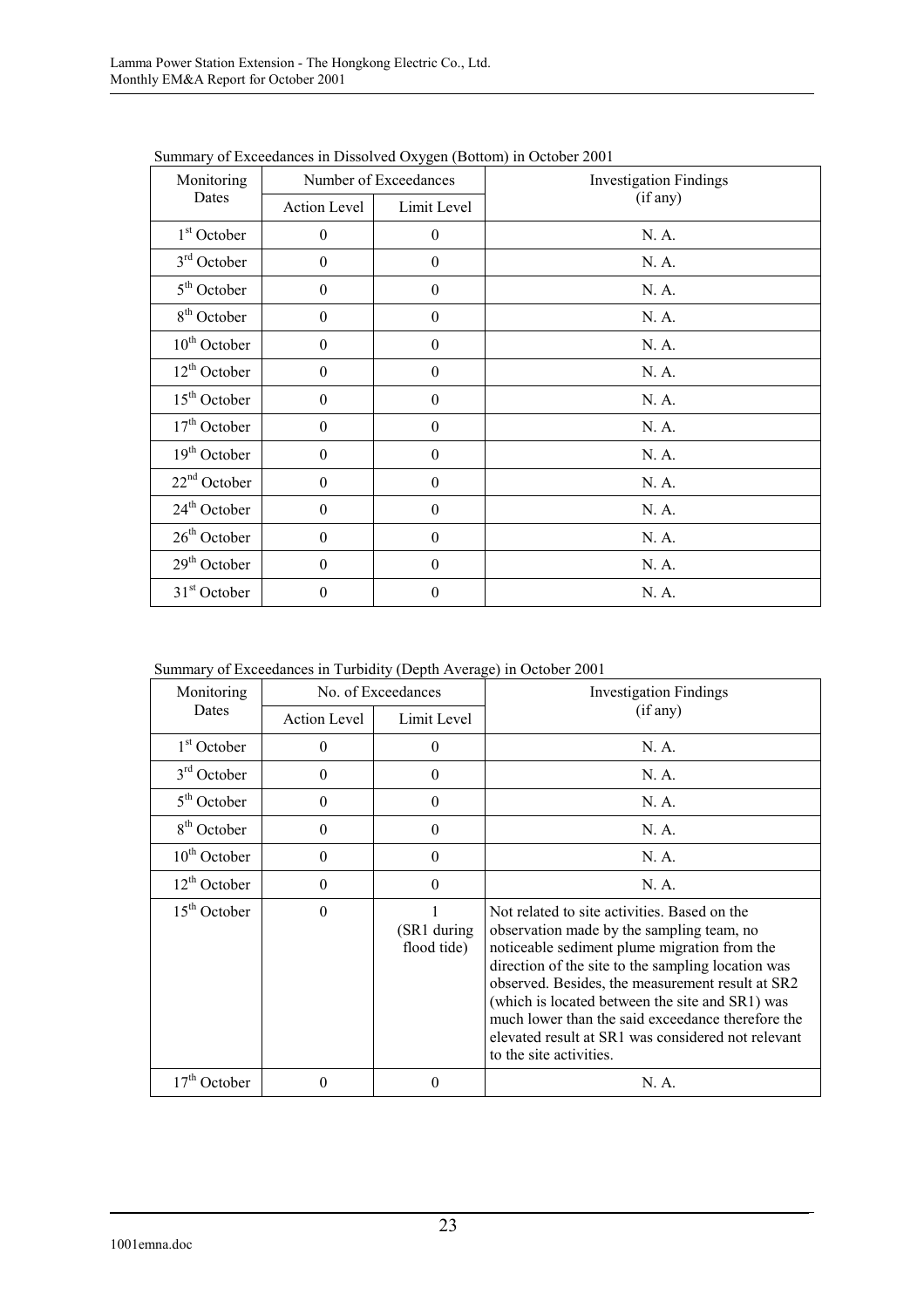| Monitoring               | No. of Exceedances                 |                            | <b>Investigation Findings</b>                                                                                                                                                                                                                                                                                                                                                                                                                                                     |
|--------------------------|------------------------------------|----------------------------|-----------------------------------------------------------------------------------------------------------------------------------------------------------------------------------------------------------------------------------------------------------------------------------------------------------------------------------------------------------------------------------------------------------------------------------------------------------------------------------|
| Dates                    | Limit Level<br><b>Action Level</b> |                            | (if any)                                                                                                                                                                                                                                                                                                                                                                                                                                                                          |
| 19 <sup>th</sup> October | $\theta$                           | (SR1 during<br>flood tide) | Not related to site activities. Based on the<br>observation made by the sampling team, no<br>noticeable sediment plume migration from the<br>direction of the site to the sampling location was<br>observed. Furthermore, the measurement result at<br>the same location during the following session (PM)<br>of the same sampling day was below the action<br>level. Therefore the elevated result might be due to<br>background fluctuation rather than the site<br>activities. |
| $22nd$ October           | $\theta$                           | 0                          | N.A.                                                                                                                                                                                                                                                                                                                                                                                                                                                                              |
| $24th$ October           | $\theta$                           | $\theta$                   | N.A.                                                                                                                                                                                                                                                                                                                                                                                                                                                                              |
| $26th$ October           | $\Omega$                           | 0                          | N. A.                                                                                                                                                                                                                                                                                                                                                                                                                                                                             |
| $29th$ October           | $\theta$                           | 0                          | N.A.                                                                                                                                                                                                                                                                                                                                                                                                                                                                              |
| $31st$ October           | $\theta$                           | 0                          | N. A.                                                                                                                                                                                                                                                                                                                                                                                                                                                                             |

Summary of Exceedances in Suspended Solids (Depth Average) in October 2001

| Monitoring              | Number of Exceedances |                                 | <b>Investigation Findings</b>                                                                                                                                                                                                                                                                                                                                                                                                                                                                                                                                                                                          |  |
|-------------------------|-----------------------|---------------------------------|------------------------------------------------------------------------------------------------------------------------------------------------------------------------------------------------------------------------------------------------------------------------------------------------------------------------------------------------------------------------------------------------------------------------------------------------------------------------------------------------------------------------------------------------------------------------------------------------------------------------|--|
| Dates                   | <b>Action Level</b>   | Limit Level                     | (if any)                                                                                                                                                                                                                                                                                                                                                                                                                                                                                                                                                                                                               |  |
| 1 <sup>st</sup> October | $\boldsymbol{0}$      | $\theta$                        | N. A.                                                                                                                                                                                                                                                                                                                                                                                                                                                                                                                                                                                                                  |  |
| $3rd$ October           | $\boldsymbol{0}$      | 1<br>(SR2 during<br>ebb tide)   | Not related to site activities. Based on the<br>observation made by the sampling team, no<br>sediment plume migration from the direction of site<br>to the sampling location was observed. Besides,<br>SR2 was located at the upstream to the site during<br>the course of sampling while the marine water<br>flowing from North to South. Moreover, the<br>measurement result at the same location during the<br>PM session of the same sampling day was below the<br>action level. Account for above, the elevated SS<br>result might be due to the occasional background<br>fluctuation rather the site activities. |  |
| $5th$ October           | $\boldsymbol{0}$      | $\theta$                        | N. A.                                                                                                                                                                                                                                                                                                                                                                                                                                                                                                                                                                                                                  |  |
| 8 <sup>th</sup> October | $\mathbf{0}$          | 1<br>(SR1 during<br>flood tide) | Not related to site activities. Based on the<br>observation made by the sampling team, no<br>noticeable sediment plume migration from the<br>direction of the site to the sampling location was<br>observed. Besides, the measurement result at SR2<br>(which is located between the site and SR1) was<br>lower than the action level therefore the elevated<br>result at SR1 was considered not relevant to the site<br>activities.                                                                                                                                                                                   |  |
| $10th$ October          | $\boldsymbol{0}$      | $\mathbf{0}$                    | N. A.                                                                                                                                                                                                                                                                                                                                                                                                                                                                                                                                                                                                                  |  |
| $12th$ October          | $\overline{0}$        | $\mathbf{0}$                    | N. A.                                                                                                                                                                                                                                                                                                                                                                                                                                                                                                                                                                                                                  |  |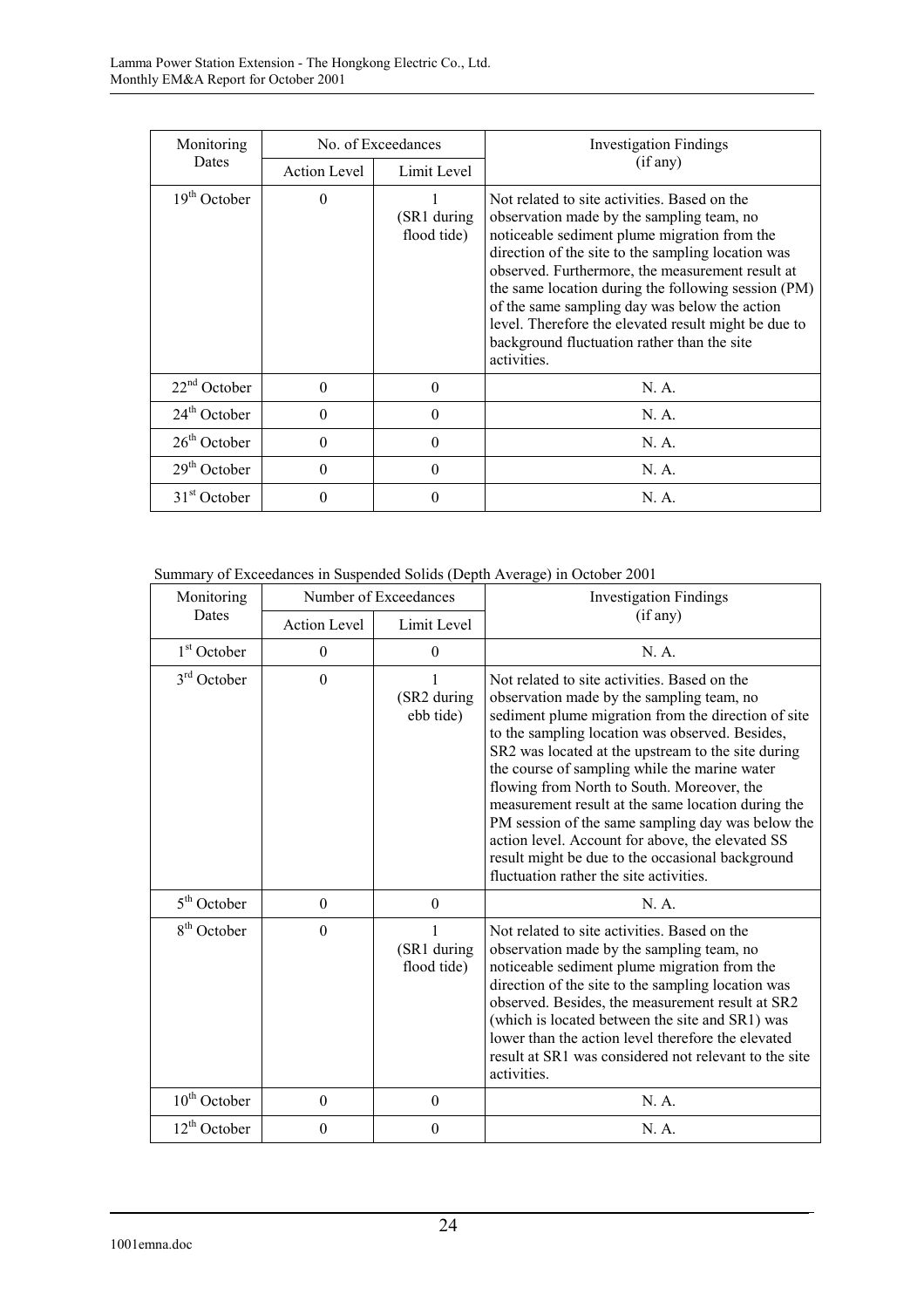| Monitoring     | Number of Exceedances |                                                                          | <b>Investigation Findings</b>                                                                                                                                                                                                                                                                                                                                                                                                                                                                                                                                                                                                                                                                                                                                                                                                                                                                                                                                                                                                                                                                                                                                     |  |
|----------------|-----------------------|--------------------------------------------------------------------------|-------------------------------------------------------------------------------------------------------------------------------------------------------------------------------------------------------------------------------------------------------------------------------------------------------------------------------------------------------------------------------------------------------------------------------------------------------------------------------------------------------------------------------------------------------------------------------------------------------------------------------------------------------------------------------------------------------------------------------------------------------------------------------------------------------------------------------------------------------------------------------------------------------------------------------------------------------------------------------------------------------------------------------------------------------------------------------------------------------------------------------------------------------------------|--|
| Dates          | Action Level          | Limit Level                                                              | (if any)                                                                                                                                                                                                                                                                                                                                                                                                                                                                                                                                                                                                                                                                                                                                                                                                                                                                                                                                                                                                                                                                                                                                                          |  |
| $15th$ October | $\boldsymbol{0}$      | 1<br>(SR1 during<br>flood tide)                                          | Not related to site activities. Based on the<br>observation made by the sampling team, no<br>noticeable sediment plume migration from the<br>direction of the site to the sampling location was<br>observed. Besides, the measurement result at SR2<br>(which is located between the site and SR1) was<br>lower than the action level therefore the elevated<br>result at SR1 was considered not relevant to the site<br>activities.                                                                                                                                                                                                                                                                                                                                                                                                                                                                                                                                                                                                                                                                                                                              |  |
| $17th$ October | $\boldsymbol{0}$      | $\boldsymbol{0}$                                                         | N. A.                                                                                                                                                                                                                                                                                                                                                                                                                                                                                                                                                                                                                                                                                                                                                                                                                                                                                                                                                                                                                                                                                                                                                             |  |
| $19th$ October | $\mathbf{0}$          | 3<br>(SR1 & SR4<br>during flood<br>tide and SR7<br>during flood<br>tide) | Not related to site activities. Based on the<br>observation made by the sampling team, no<br>noticeable sediment plume migration from the<br>direction of the site to the sampling locations was<br>observed. On the other hand, it was found that the<br>measurement result at SR2 (which is located<br>between SR1 and the site) was lower than the action<br>level therefore it was considered that elevated<br>measurement at SR1 during flood tide was not<br>related to the site activities.<br>For the exceedance at SR4 during flood tide, the<br>measurement result at the same location during the<br>PM session of the same sampling day was much<br>lower than the action level. Therefore, the elevated<br>SS result might be due to the occasional background<br>fluctuation rather the site activities.<br>For the marginal limit level exceedance at SR7<br>during ebb tide, the measurement results at SR5 and<br>SR6 (which are located between SR7 and the site)<br>were lower than the corresponding action level.<br>Therefore the said exceedance at SR7 might also be<br>due to background fluctuation rather than the site<br>activities. |  |
| $22nd$ October | $\boldsymbol{0}$      | 1<br>(SR1 during<br>flood tide)                                          | Not related to site activities. Based on the<br>observation made by the sampling team, no<br>noticeable sediment plume migration from the<br>direction of the site to the sampling location was<br>observed. Besides, the measurement result at SR2<br>(which is located between the site and SR1) was<br>lower than the action level. Therefore the elevated<br>result at SR1 was considered not relevant to the site<br>activities.                                                                                                                                                                                                                                                                                                                                                                                                                                                                                                                                                                                                                                                                                                                             |  |
| $24th$ October | $\boldsymbol{0}$      | $\boldsymbol{0}$                                                         | N. A.                                                                                                                                                                                                                                                                                                                                                                                                                                                                                                                                                                                                                                                                                                                                                                                                                                                                                                                                                                                                                                                                                                                                                             |  |
| $26th$ October | $\boldsymbol{0}$      | $\boldsymbol{0}$                                                         | N. A.                                                                                                                                                                                                                                                                                                                                                                                                                                                                                                                                                                                                                                                                                                                                                                                                                                                                                                                                                                                                                                                                                                                                                             |  |
| $29th$ October | $\boldsymbol{0}$      | $\boldsymbol{0}$                                                         | N. A.                                                                                                                                                                                                                                                                                                                                                                                                                                                                                                                                                                                                                                                                                                                                                                                                                                                                                                                                                                                                                                                                                                                                                             |  |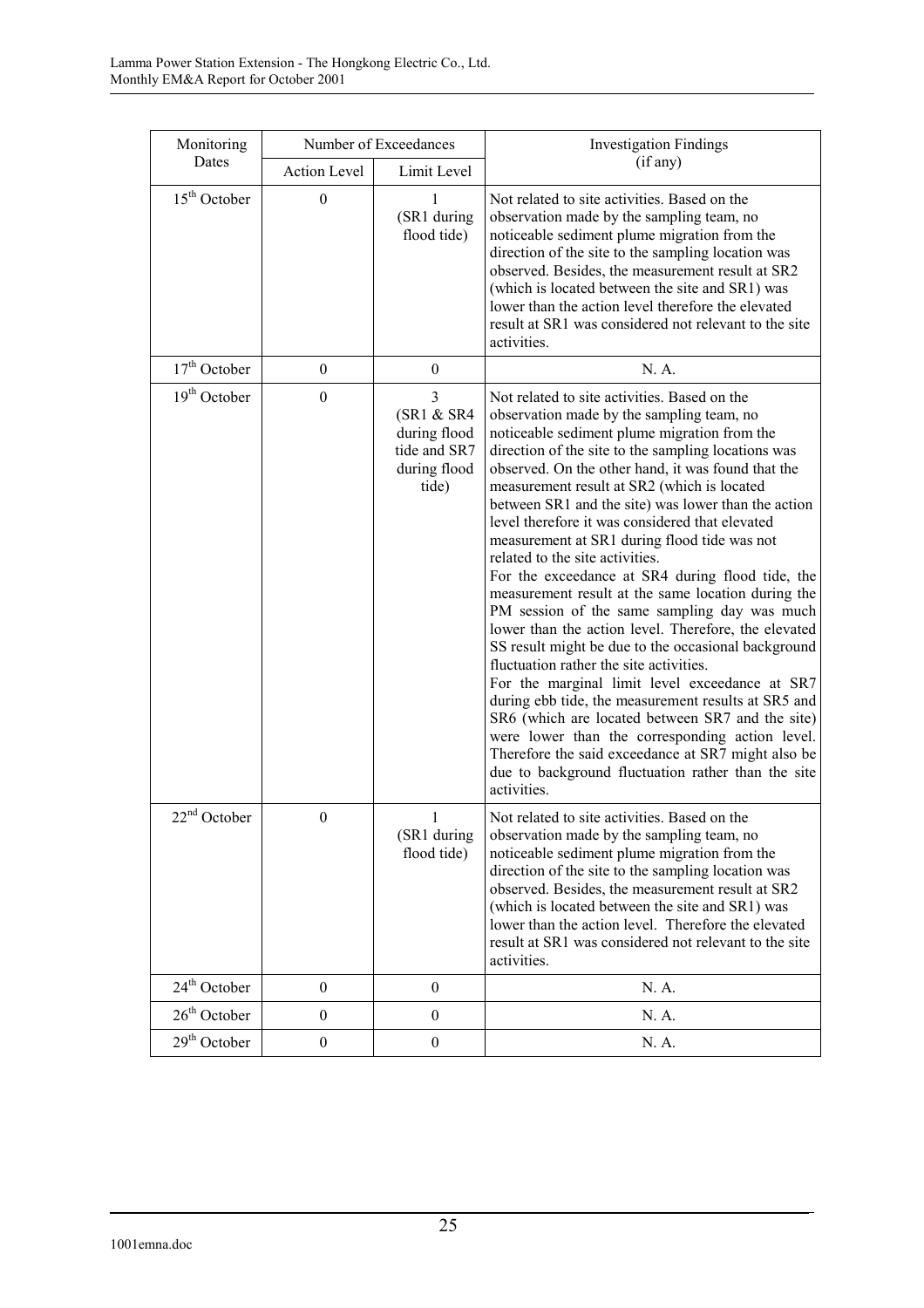| Monitoring               | Number of Exceedances<br>(if any)<br><b>Dates</b><br>Limit Level<br>Action Level |          | <b>Investigation Findings</b>                                                                                                                                                                                                                                                                                                                                                                                                                                                                  |
|--------------------------|----------------------------------------------------------------------------------|----------|------------------------------------------------------------------------------------------------------------------------------------------------------------------------------------------------------------------------------------------------------------------------------------------------------------------------------------------------------------------------------------------------------------------------------------------------------------------------------------------------|
|                          |                                                                                  |          |                                                                                                                                                                                                                                                                                                                                                                                                                                                                                                |
| 31 <sup>st</sup> October | (SR6 during<br>flood tide)                                                       | $\theta$ | Based on the on-site observation made by the<br>sampling team, no noticeable sediment plume<br>migration from the direction of the construction site<br>to the sampling location was observed. On the<br>other hand, the sampling was carried out during<br>flood tide and the sampling location was upstream<br>of the construction site. In view of this, the elevated<br>SS result might probably be due to the background<br>fluctuation and was not related to the Project<br>activities. |

### Summary of measurements results of Unionized Ammonia (Depth Average) in October 2001

| Monitoring<br>Dates     | <b>Investigation Findings</b><br>(if any)                                                                                                                                                                                                                                                                                                                                                                                                                                                                                                                                                                                                                                                                                                                                                      |
|-------------------------|------------------------------------------------------------------------------------------------------------------------------------------------------------------------------------------------------------------------------------------------------------------------------------------------------------------------------------------------------------------------------------------------------------------------------------------------------------------------------------------------------------------------------------------------------------------------------------------------------------------------------------------------------------------------------------------------------------------------------------------------------------------------------------------------|
| $1st$ October           | N. A.                                                                                                                                                                                                                                                                                                                                                                                                                                                                                                                                                                                                                                                                                                                                                                                          |
| $3rd$ October           | N. A.                                                                                                                                                                                                                                                                                                                                                                                                                                                                                                                                                                                                                                                                                                                                                                                          |
| $5th$ October           | N. A.                                                                                                                                                                                                                                                                                                                                                                                                                                                                                                                                                                                                                                                                                                                                                                                          |
| 8 <sup>th</sup> October | Elevated measurement results were recorded at SR1 during flood tide and SR2 during<br>both ebb and flood tide. The elevated measurement result at SR2 during ebb tide was<br>considered not related to site activities as the measurement results at upstream control<br>stations were higher than that at SR2 during ebb tide. Besides, based on the observation<br>made by the sampling team, no particular activities were observed at the vicinity of the<br>study area which might result in elevated NH3 result. Moreover, the measurement<br>results on the next sampling day at SR1 & SR2 were within the range of data collected<br>by EPD in the last 5 years. Therefore, the elevated measurement results at SR1 & SR2<br>during flood tide might be due to background fluctuation. |
| $10th$ October          | N.A.                                                                                                                                                                                                                                                                                                                                                                                                                                                                                                                                                                                                                                                                                                                                                                                           |
| $12^{th}$ October       | N. A.                                                                                                                                                                                                                                                                                                                                                                                                                                                                                                                                                                                                                                                                                                                                                                                          |
| $15th$ October          | N A                                                                                                                                                                                                                                                                                                                                                                                                                                                                                                                                                                                                                                                                                                                                                                                            |
| $17th$ October          | N. A.                                                                                                                                                                                                                                                                                                                                                                                                                                                                                                                                                                                                                                                                                                                                                                                          |
| $19th$ October          | N. A.                                                                                                                                                                                                                                                                                                                                                                                                                                                                                                                                                                                                                                                                                                                                                                                          |
| $22nd$ October          | N. A.                                                                                                                                                                                                                                                                                                                                                                                                                                                                                                                                                                                                                                                                                                                                                                                          |
| $24th$ October          | N. A.                                                                                                                                                                                                                                                                                                                                                                                                                                                                                                                                                                                                                                                                                                                                                                                          |
| $26th$ October          | N. A.                                                                                                                                                                                                                                                                                                                                                                                                                                                                                                                                                                                                                                                                                                                                                                                          |
| $29th$ October          | N. A.                                                                                                                                                                                                                                                                                                                                                                                                                                                                                                                                                                                                                                                                                                                                                                                          |
| $31st$ October          | N. A.                                                                                                                                                                                                                                                                                                                                                                                                                                                                                                                                                                                                                                                                                                                                                                                          |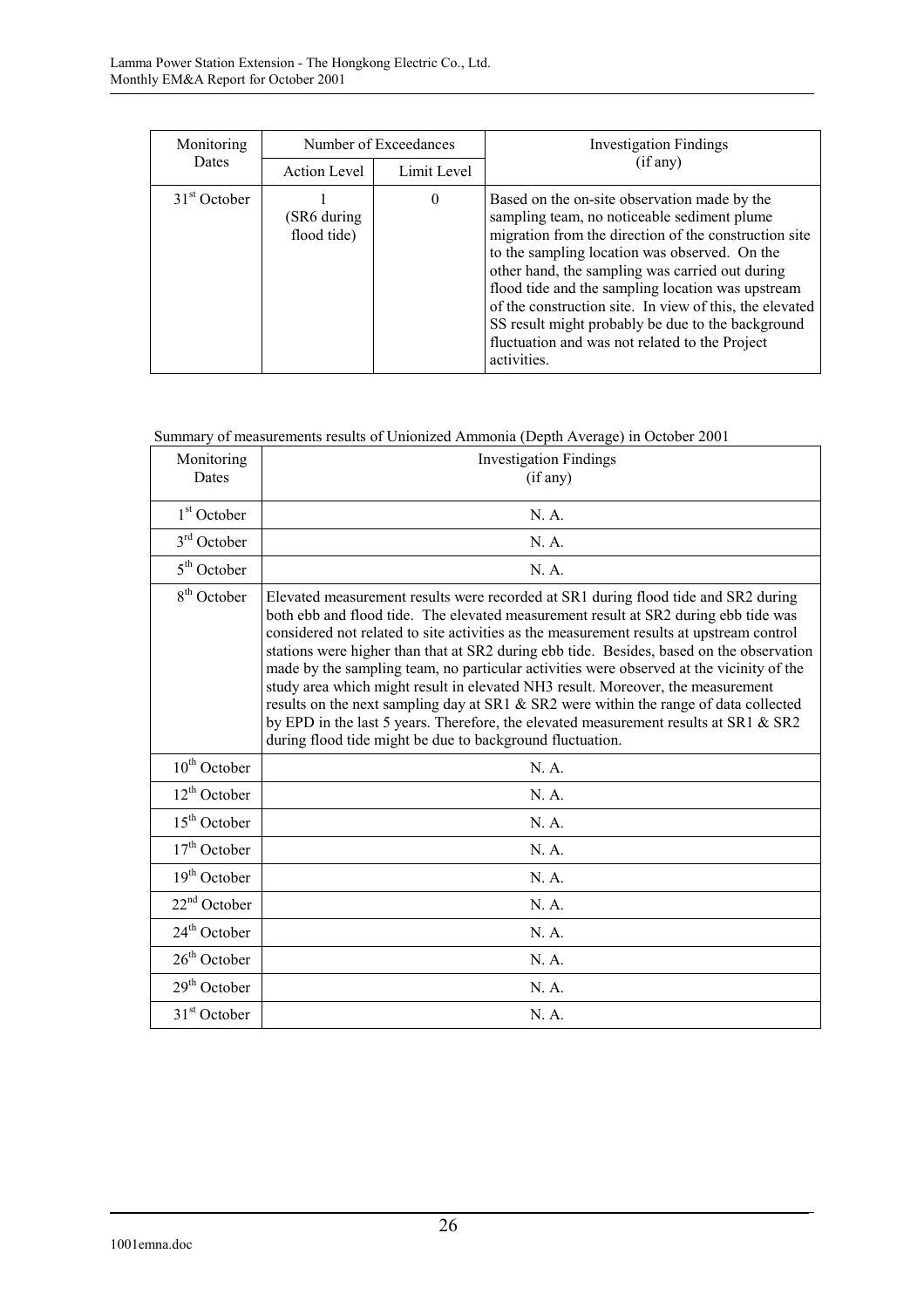| Monitoring<br>Dates      | $\beta$ uniniai y or measurements results or Total morganic Putrogen (Depth Trouge) in October 2001<br><b>Investigation Findings</b><br>(if any) |
|--------------------------|--------------------------------------------------------------------------------------------------------------------------------------------------|
| $1st$ October            | N. A.                                                                                                                                            |
| $3rd$ October            | N. A.                                                                                                                                            |
| $5th$ October            | N. A.                                                                                                                                            |
| 8 <sup>th</sup> October  | N. A.                                                                                                                                            |
| $10th$ October           | N. A.                                                                                                                                            |
| $12th$ October           | N. A.                                                                                                                                            |
| $15th$ October           | N. A.                                                                                                                                            |
| $17th$ October           | N. A.                                                                                                                                            |
| $19th$ October           | N. A.                                                                                                                                            |
| $22nd$ October           | N. A.                                                                                                                                            |
| 24 <sup>th</sup> October | N. A.                                                                                                                                            |
| $26th$ October           | N. A.                                                                                                                                            |
| $29th$ October           | N. A.                                                                                                                                            |
| $31st$ October           | N. A.                                                                                                                                            |

Summary of measurements results of Total Inorganic Nitrogen (Depth Average) in October 2001

All of the above exceedances and elevated measurement results were not related to site activities, hence no further action can be devised. Nevertheless, EPD, IEC and the construction contractor have been informed of the exceedances accordingly as per the requirements of the EM&A Manual.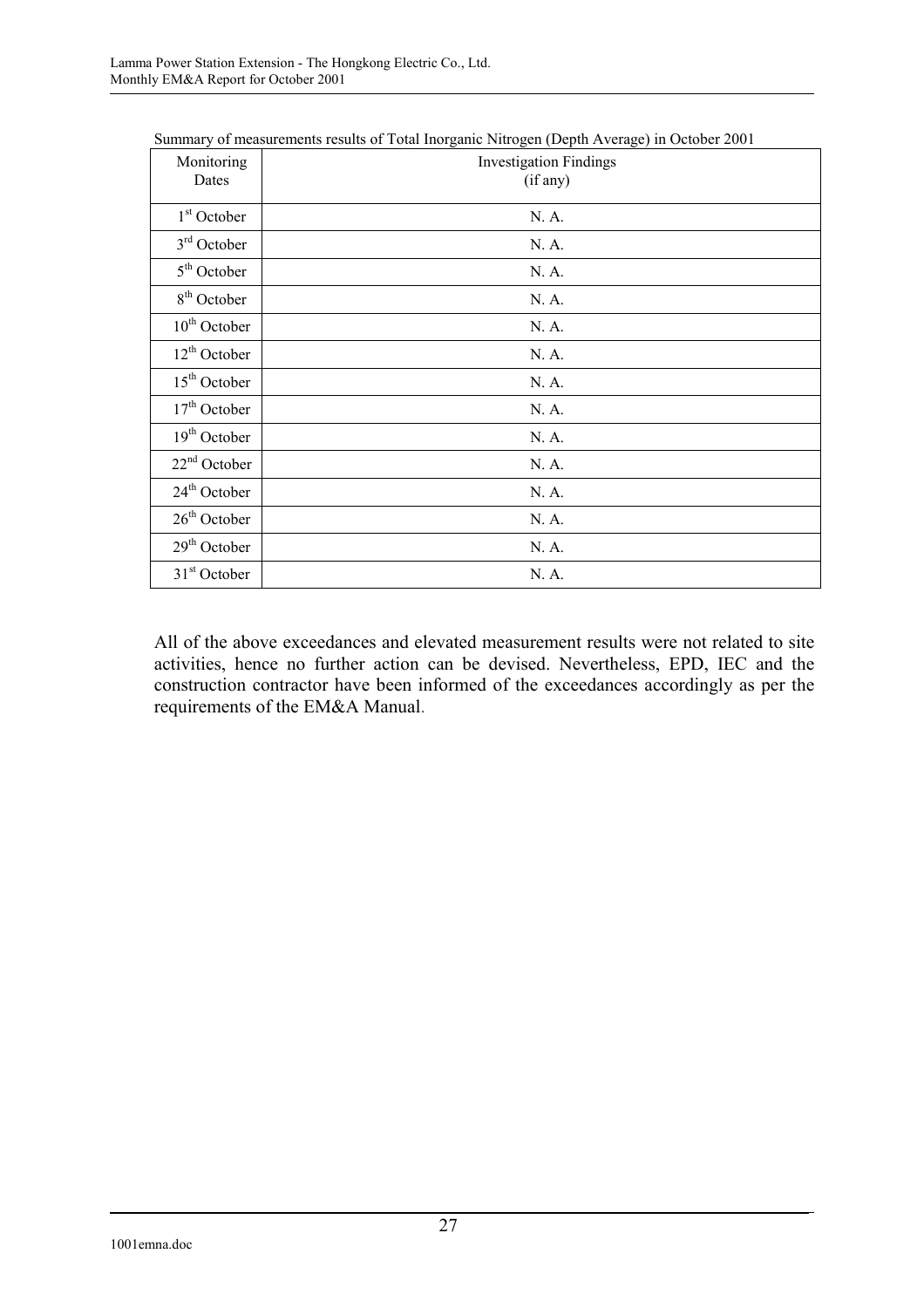

Figure 4.1 Location of Water Quality Monitoring Stations

1001emna.doc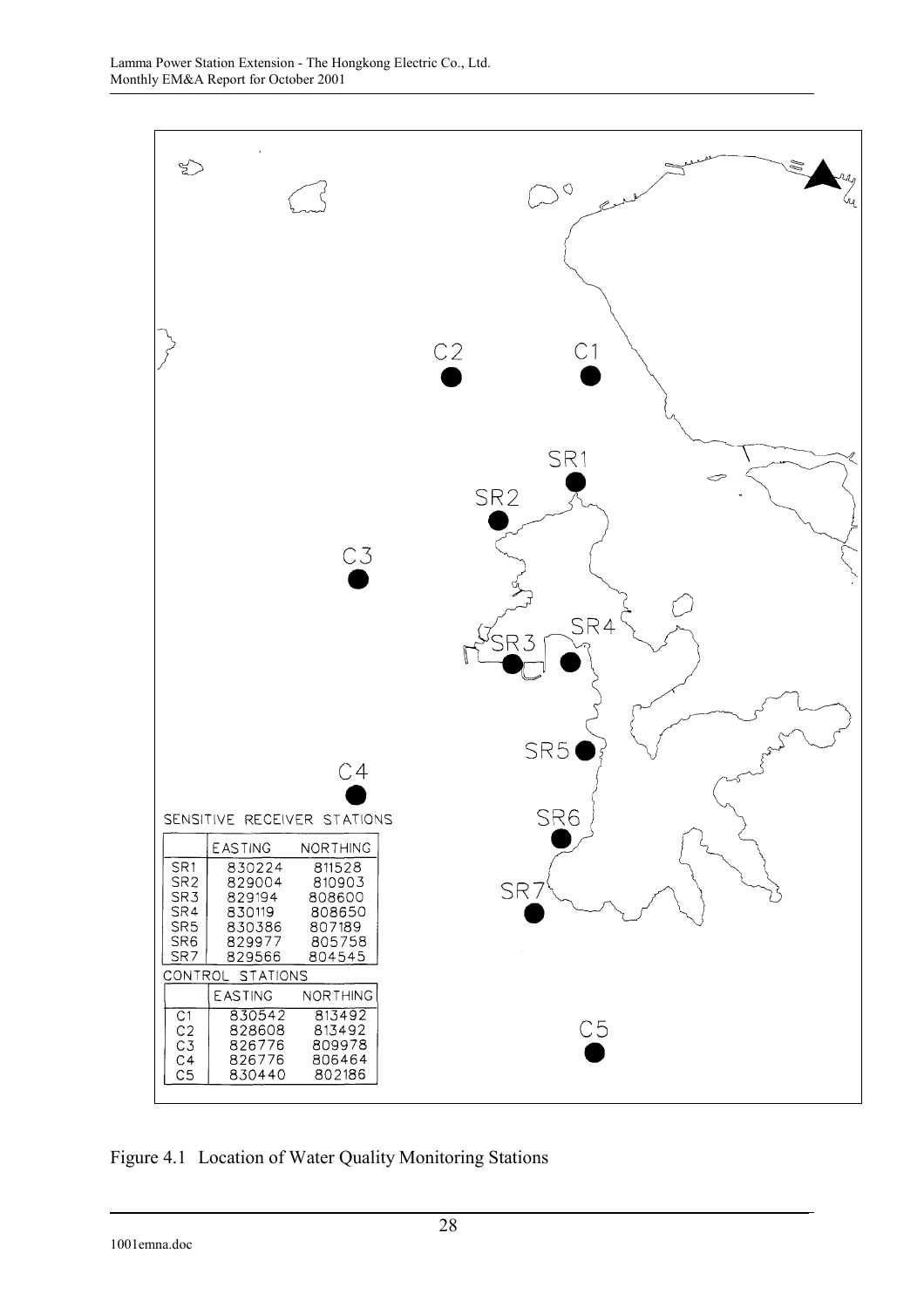### **5. ENVIRONMENTAL AUDIT**

#### **5.1 Review of Environmental Monitoring Procedures**

The environmental monitoring procedures were regularly reviewed by the Environmental Team. No modification to the existing monitoring procedures was recommended.

### **5.2 Assessment of Environmental Monitoring Results**

### *Monitoring results for Air Quality, Noise and Water Quality*

The environmental monitoring results for Air Quality, Noise and Water Quality in October 2001 presented in sections 2,3 and 4 respectively are summarized in Table 5.1.

| <b>Item</b>    | <b>Parameter</b>                                                                                | <b>Monitoring</b>        |                        | No. of                | <b>Event/Action Plan</b>                                  |  |
|----------------|-------------------------------------------------------------------------------------------------|--------------------------|------------------------|-----------------------|-----------------------------------------------------------|--|
|                | <b>Monitored</b>                                                                                | <b>Period</b>            |                        | <b>Exceedances In</b> | <b>Implementation Status</b>                              |  |
|                |                                                                                                 |                          | <b>Action</b><br>Level | Limit<br>Level        | and Results                                               |  |
| Air            |                                                                                                 |                          |                        |                       |                                                           |  |
| $\mathbf{1}$   | <b>Ambient TSP</b><br>$(24$ -hour)                                                              | 01/10/01<br>31/10/01     | $\theta$               | $\Omega$              |                                                           |  |
| $\overline{2}$ | <b>Ambient TSP</b><br>$(1-hour)$                                                                | $01/10/01 -$<br>31/10/01 | $\Omega$               | $\mathbf{0}$          |                                                           |  |
| Noise          |                                                                                                 |                          |                        |                       |                                                           |  |
| $\mathbf{1}$   | Noise level at the<br>critical NSR's<br>predicted by the<br>noise alarm<br>monitoring<br>system | 01/10/01<br>31/10/01     | $\theta$               | $\theta$              |                                                           |  |
| $\overline{2}$ | Manual noise<br>monitoring at the<br>Pak Kok Tsui<br>residences                                 | 01/10/01<br>31/10/01     | NA                     | <b>NA</b>             | Construction of transmission<br>system not yet commenced. |  |
| Water          |                                                                                                 |                          |                        |                       |                                                           |  |
| $\mathbf{1}$   | DO.<br>(Surface &<br>Middle)                                                                    | $01/10/01 -$<br>31/10/01 | $\Omega$               | $\Omega$              |                                                           |  |
| $\overline{2}$ | DO (Bottom)                                                                                     | $01/10/01 -$<br>31/10/01 | $\Omega$               | $\Omega$              |                                                           |  |

Table 5.1 Summary of AL Level Exceedances on Monitoring Parameters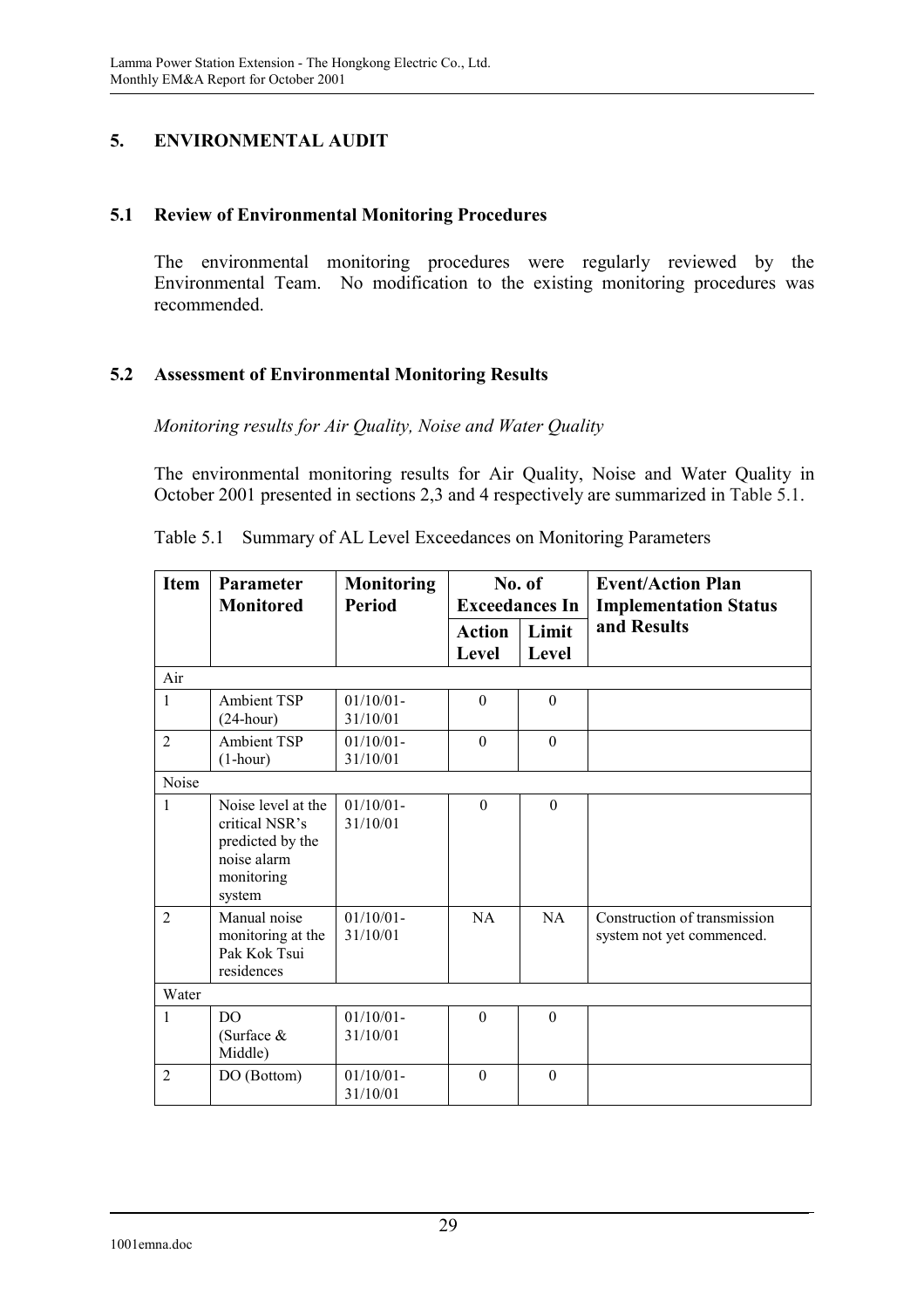| <b>Item</b>    | <b>Parameter</b><br><b>Monitored</b> | <b>Monitoring</b><br><b>Period</b> | No. of<br><b>Exceedances In</b> |                             | <b>Event/Action Plan</b><br><b>Implementation Status</b>                                                                                     |  |
|----------------|--------------------------------------|------------------------------------|---------------------------------|-----------------------------|----------------------------------------------------------------------------------------------------------------------------------------------|--|
|                |                                      |                                    | <b>Action</b><br>Level          | Limit<br>Level              | and Results                                                                                                                                  |  |
| $\mathbf{3}$   | <b>SS</b>                            | $01/10/01$ -<br>31/10/01           |                                 | 7                           | The exceedances were<br>considered not related to the<br>construction activities. Please<br>refer to section 4 of the report<br>for details. |  |
| $\overline{4}$ | Turbidity                            | $01/10/01$ -<br>31/10/01           | $\Omega$                        | $\mathcal{D}_{\mathcal{L}}$ | The exceedances were<br>considered not related to the<br>construction activities. Please<br>refer to section 4 of the report<br>for details. |  |

# *Waste Management Records*

The estimated amounts of different types of waste generated in October 2001 are shown in Table 5.2.

| <b>Waste Type</b>                                 | <b>Examples</b>           | <b>Estimated Amount (m<sup>3</sup></b> |
|---------------------------------------------------|---------------------------|----------------------------------------|
| <b>Dredged Materials</b>                          | Marine Mud                | 302,226                                |
| <b>Construction Waste</b><br>Concrete Waste, Used |                           |                                        |
|                                                   | formwork                  |                                        |
| <b>Excavated Materials</b>                        | Rock and soil             |                                        |
| <b>General Refuse</b>                             | Domestic wastes collected |                                        |
|                                                   | on site                   |                                        |

The total bulk volume of dredged material was  $302,226m^3$ . No filling took place.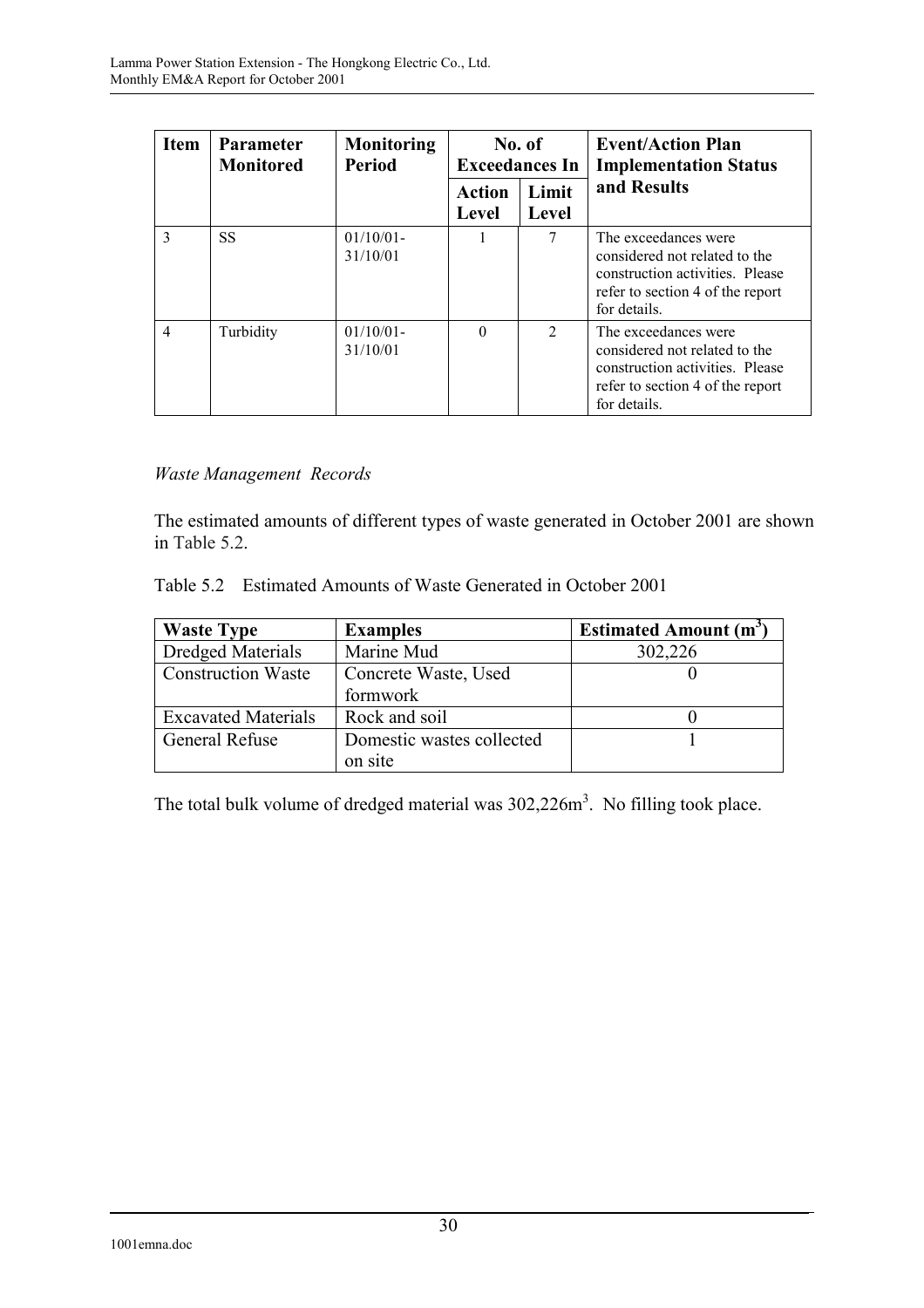### **5.3 Site Environmental Audit**

EPD officials inspected the construction site on  $17<sup>th</sup>$  October 2001. They were generally satisfied with the site conditions.

Site audits were carried out by ET on a weekly basis to monitor environmental issues at the construction sites to ensure that all mitigation measures were implemented timely and properly. The site conditions were generally satisfactory. All required mitigation measures were implemented. The weekly site inspection results are attached in Appendix J.

### **5.4 Status of Environmental Licensing and Permitting**

Dumping permit  $(EP/MD/01-174)$  was renewed on  $5<sup>th</sup>$  October 2001. All permits/licenses obtained for the project are summarised in Table 5.3.

| <b>Description</b>                | Permit No.    | <b>Valid Period</b> |                | highlights                                                                                                                                                                                                              | <b>Status</b> |
|-----------------------------------|---------------|---------------------|----------------|-------------------------------------------------------------------------------------------------------------------------------------------------------------------------------------------------------------------------|---------------|
|                                   |               | <b>From</b>         | T <sub>0</sub> |                                                                                                                                                                                                                         |               |
| Varied<br>Environmental<br>Permit | EP-071/2000/B | 13/07/01            |                | The whole construction<br>work site.                                                                                                                                                                                    | Valid         |
| Construction<br>Noise Permit      | GW-UW0256-01  | 29/06/01            | 07/12/01       | 4 derrick barges, 5<br>dredger grabs and 6 tug<br>boats before 2300<br>5 grab dredgers and 2<br>tug boats from 2300 to<br>0700 next day with a<br>condition restricting the<br>location of the grab<br>dredger (CNP063) | Valid         |
| Dumping<br>Permit                 | EP/MD/01-174  | 07/04/01            | 06/10/01       | Dumping at South<br>Cheung Chau Disposal<br>Area (Relocation of the<br>Spoil Disposal Area<br>with effective $10th$<br>September 2001)                                                                                  | Renewed       |
|                                   | EP/MD/02-073  | 07/10/01            | 05/10/02       | Dumping at South<br>Cheung Chau Disposal<br>Area (Relocation of the<br>Spoil Disposal Areas<br>with effective 10 <sup>th</sup><br>September 2001 and<br>$29th$ October 2001)                                            | Valid         |

| Table 5.3 Summary of Environmental Licensing and Permit Status |  |
|----------------------------------------------------------------|--|
|                                                                |  |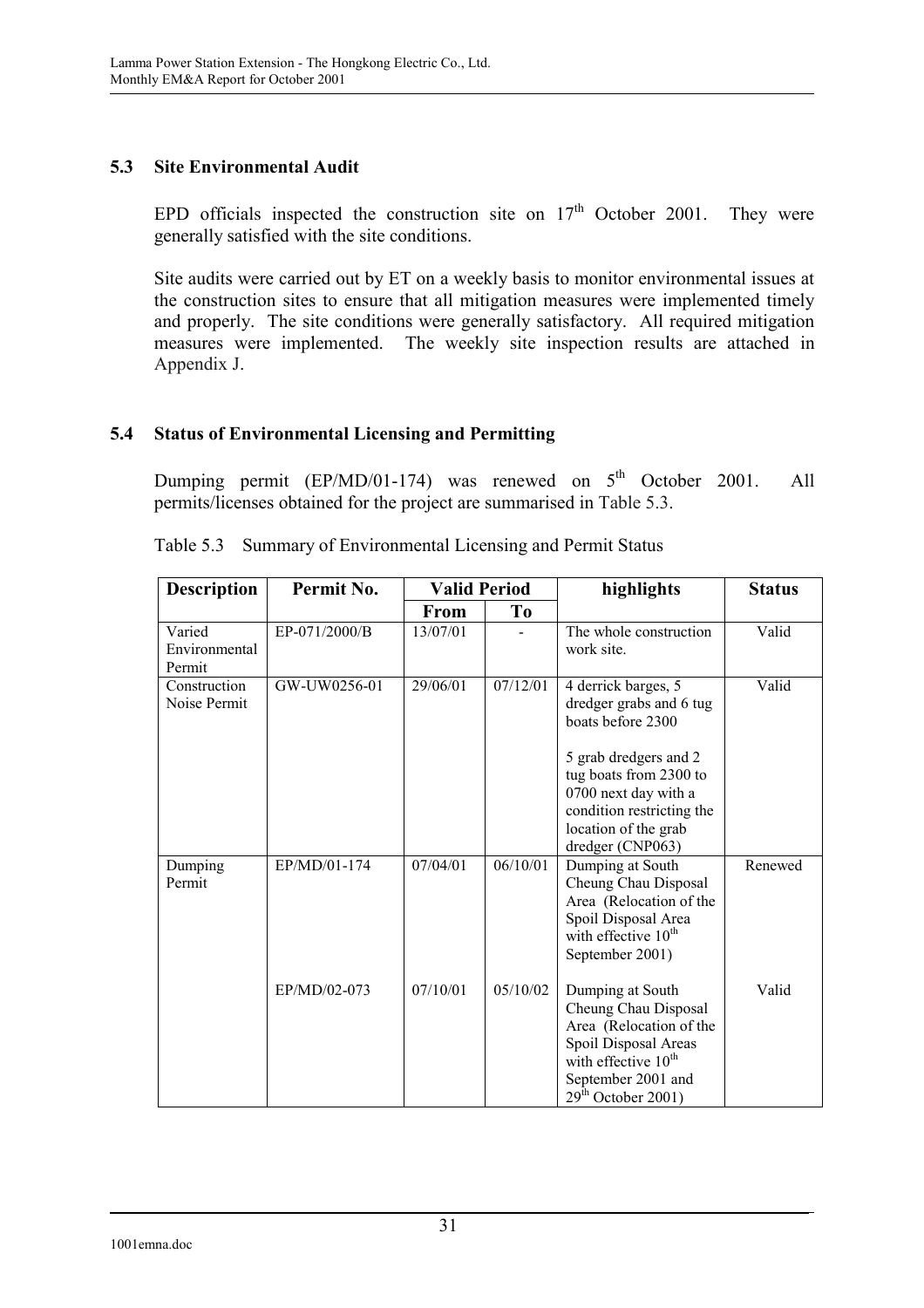### **5.5 Implementation Status of Environmental Mitigation Measures**

Mitigation measures detailed in the permits and the EM&A Manual (Construction Phase) are required to be implemented. An updated summary of the Environmental Mitigation Implementation Schedule (EMIS) is presented in Appendix K.

### **5.6 Implementation Status of Action/Limit Plans**

The Action/Event Plans for air quality, noise and water quality extracted from the EM&A Manual (Construction Phase) and the review report on marine water quality monitoring are presented in Appendix I.

As all the action/limit level exceedances were not related to the construction work, no further action can be devised. Nevertheless, EPD, IEC and the construction contractor have been informed of the exceedances accordingly as per the requirements in the EM&A Manual.

### **5.7 Implementation Status of Environmental Complaint Handling Procedures**

No environmental complaint against the construction activities was received in October 2001.

| Case Reference /<br>Date, Time<br>Received /<br>Date, Time<br>Concerned | Descriptions / Actions Taken | Conclusion /<br><b>Status</b> |
|-------------------------------------------------------------------------|------------------------------|-------------------------------|
| Nil                                                                     | N/A                          | N/A                           |

|  |  | Table 5.5 Outstanding Environmental Complaints / Enquiries Received Before |  |  |
|--|--|----------------------------------------------------------------------------|--|--|
|--|--|----------------------------------------------------------------------------|--|--|

| Case Reference /<br>Date, Time<br>Received /<br>Date, Time<br>Concerned | Descriptions / Actions Taken | Conclusion /<br><b>Status</b> |
|-------------------------------------------------------------------------|------------------------------|-------------------------------|
| Nil                                                                     | N/A                          | N/A                           |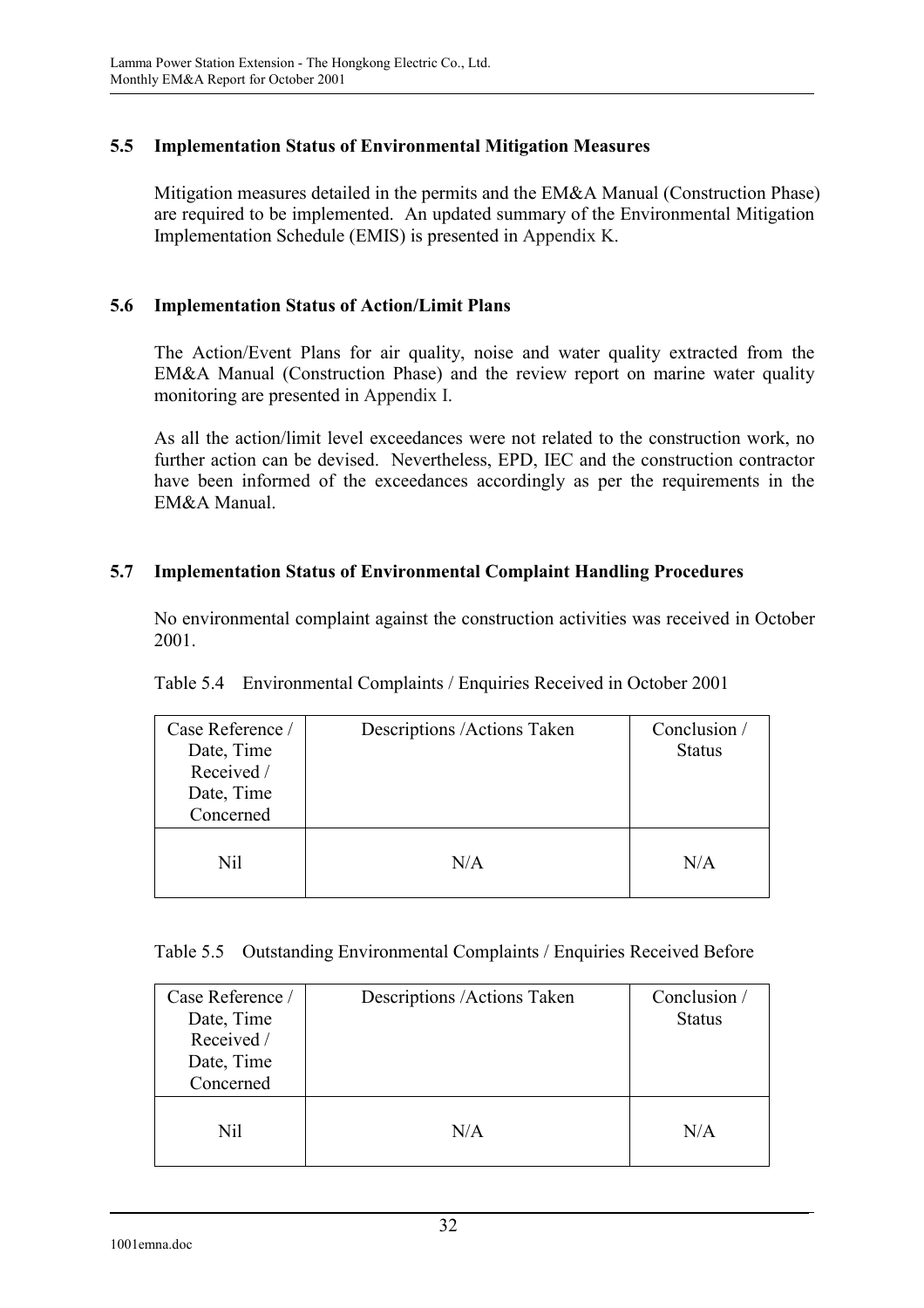# **6. FUTURE KEY ISSUES**

### **6.1 Status of Natural Gas supply**

Based on current project schedule, HEC anticipates there is no delay in the supply of natural gas.

### **6.2 Key Issues for the Coming Month**

Key issues to be considered in the coming month include:

### *Construction Noise Impact*

- To estimate the noise level induced during the bored piling operation and to prepare the CNP application for the bored piling works in advance;
- To continue the preventive measures for noise exceedance and keep monitoring/ reviewing the performance.

### *Construction Water Impact*

- To keep reviewing the monitoring results in order to take corresponding action to ensure the sea water quality;
- To provide routine inspection and necessary maintenance for the silt curtain.

### **6.3 Monitoring Schedules for the Next 3 Months**

The tentative environmental monitoring schedules for the next 3 months are shown in Appendix D.

### **6.4 Construction Program for the Next 3 Months**

The tentative construction program for the next 3 months is shown in Appendix L.